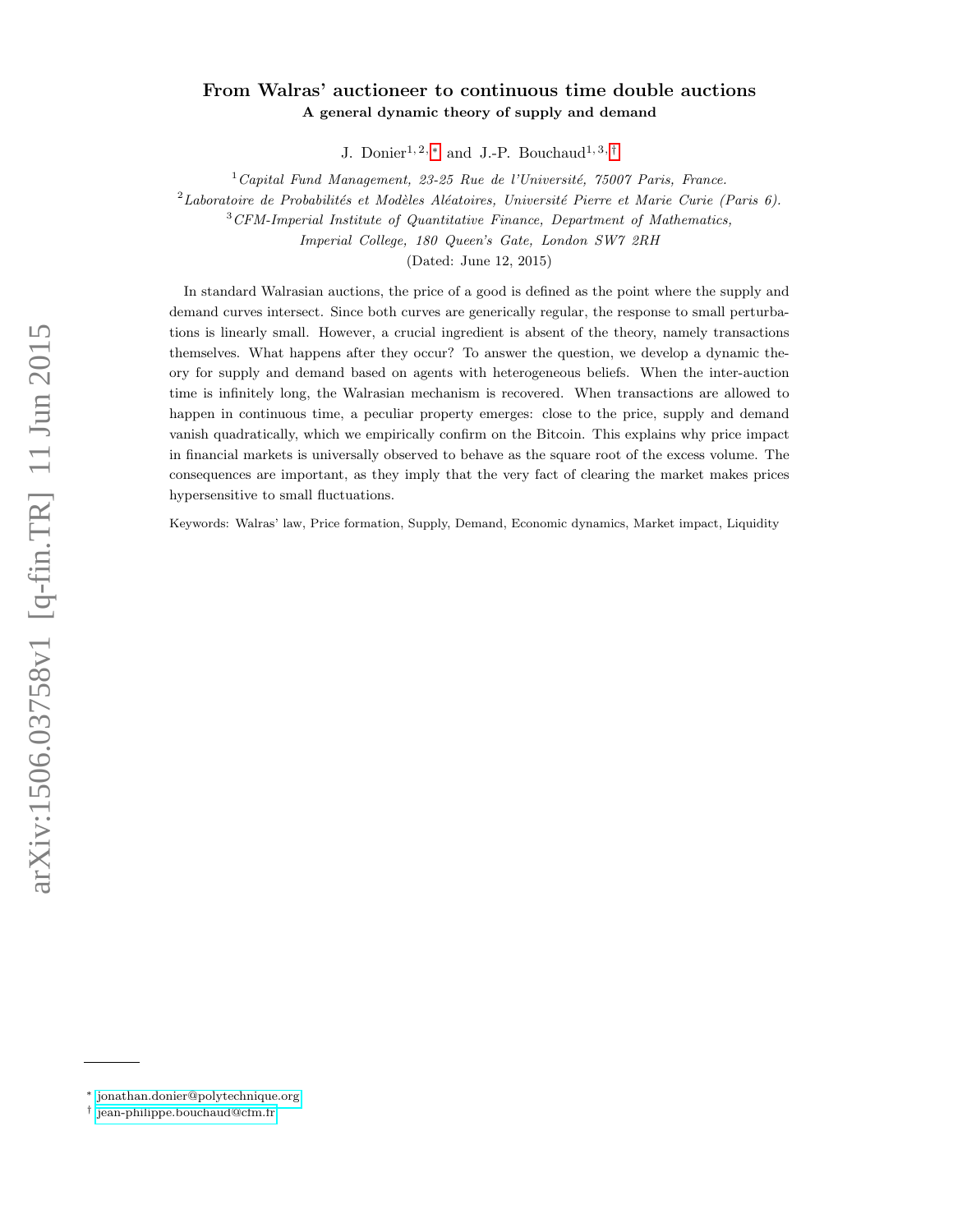## I. INTRODUCTION

One of the most time-worn statement of economic science is that "prices are such that supply matches demand". In order to explain how this really comes about, one usually invokes a Walras auctioneer, who attempts to measure the supply and demand curves  $S(p)$  and  $D(p)$ , that give the total amount of supply/demand for a given good (or asset), would the price be set to p. The equilibrium price  $p^*$  is then such that  $D(p^*) = S(p^*)$ , which maximizes the amount of good exchanged among agents, given the set of preferences corresponding to the current supply and demand curves [Walras](#page-24-0) [\(2013\)](#page-24-0). In reality, the full knowledge of  $S(p)$  and  $D(p)$  is problematic, and Walras envisioned his famous *tâtonnement* process as a mean to observe the supply/demand curves. However, there is a whole aspect of the dynamics of markets that is totally absent in Walras' framework. While it describes how a pre-existing supply and demand would result in a clearing price, it does not tell us anything about what happens after the transaction has taken place. In this sense, the Walrasian price is of very limited scope, since the theory ceases to apply as soon as the price is discovered.

A practical solution to match supply and demand is the so-called "order book" [Glosten](#page-23-0) [\(1994\)](#page-23-0), [Harris et al.](#page-23-1) [\(1990\)](#page-23-1), where each agent posts the quantities s/he is willing to buy or sell as a function of the price p.  $S(p)$  (resp.  $D(p)$ ) is then the sum of all sell (buy) quantities posted at or above (below) price  $p$ . At each time step, the auctioneer can then clear the market by finding the (unique) price such that  $D(p^*) = S(p^*)$ . This is in fact how most financial markets worked before the advent of electronic matching engines, when market makers played the role of "active" Walrasian auctioneers, in the sense that they would themselves contribute to the order book as to insure orderly trading and stable prices [Glosten and Milgrom](#page-23-2) [\(1985\)](#page-23-2), [Madhavan](#page-24-1) [\(2000\)](#page-24-1).

Although close to Walras' idealization, order book based auctions are still confronted with a fundamental problem: agents do not necessarily reveal their intentions by placing visible orders, for fear of giving away information to the rest of the market – among other reasons [Bongiovanni et al.](#page-22-0) [\(2006\)](#page-22-0), [Handa and Schwartz](#page-23-3) [\(1996\)](#page-23-3). It is plausible that only agents with the most urgent need to buy or to sell reveal their intentions. Only close to the transaction price is the order book expected to reveal the true underlying supply and demand curves  $S(p)$  and  $D(p)$ , where they however get intertwined with the orders of market makers/high frequency traders who play strategic "hide and seek" games [Bouchaud et al.](#page-22-1) [\(2008\)](#page-22-1), [Foucault et al.](#page-23-4) [\(2013\)](#page-23-4), [Handa et al.](#page-23-5) [\(2003\)](#page-23-5), Rosu [\(2006\)](#page-24-2). The visible order book is a sort of Potemkin village that reveals only very little about the true underlying supply and demand<sup>[1](#page-1-0)</sup> and whose features strongly depend to the precise design of the market (time priority, pro-rata matching, small or large tick, presence of hidden orders, etc. – see e.g. [Kockelkoren](#page-23-6) [\(2010\)](#page-23-6)). A direct empirical observations of the dynamics of the full supply and demand curves  $S(p)$  and  $D(p)$  is therefore difficult (except in particular markets such as Bitcoin, see below and [Donier and Bouchaud](#page-22-2) [\(2015\)](#page-22-2)). But since the dynamics of prices is essentially governed by that of supply and demand, we need a plausible theoretical framework to model the (unobservable) evolution of the time dependent curves  $S(p, t)$ and  $D(p, t)$ , where t is time, to account for the (observable) evolution of prices. This would allow one to construct a "Walrasian" description of market dynamics, offering a much deeper level of understanding than simply postulating ad-hoc stochastic models for prices, such as the standard (geometric) Brownian motion [Bachelier](#page-21-0) [\(1900\)](#page-21-0), [Black and](#page-22-3) [Scholes](#page-22-3) [\(1973\)](#page-22-3).

There are indeed many questions, some of utmost fundamental and practical importance, which cannot be addressed within these stochastic models and require the knowledge of the underlying supply and demand structure and dynamics. One of them is price impact [Bouchaud](#page-22-4) [\(2010\)](#page-22-4), i.e. how much does an additional unconditional buy/sell quantity Q move the price up/down? This is important both for practitioners who want to estimate the costs associated to the impact of their trading strategies [Almgren and Chriss](#page-21-1) [\(2001\)](#page-21-1), and for regulators who want to understand the stability of markets and the price sensitivity to large "freak" orders (see e.g. [Donier and Bouchaud](#page-22-2) [\(2015\)](#page-22-2)). It is also

<span id="page-1-0"></span><sup>&</sup>lt;sup>1</sup> The overwhelming activity market makers/HFT in the visible order book is a distraction from our story here: since their position quickly mean-reverts around zero, they chiefly act as intermediaries (as they should) and only weakly contribute to the supply and demand curves. See the detailed discussion in [Donier et al.](#page-22-5) [\(2014\)](#page-22-5) and below.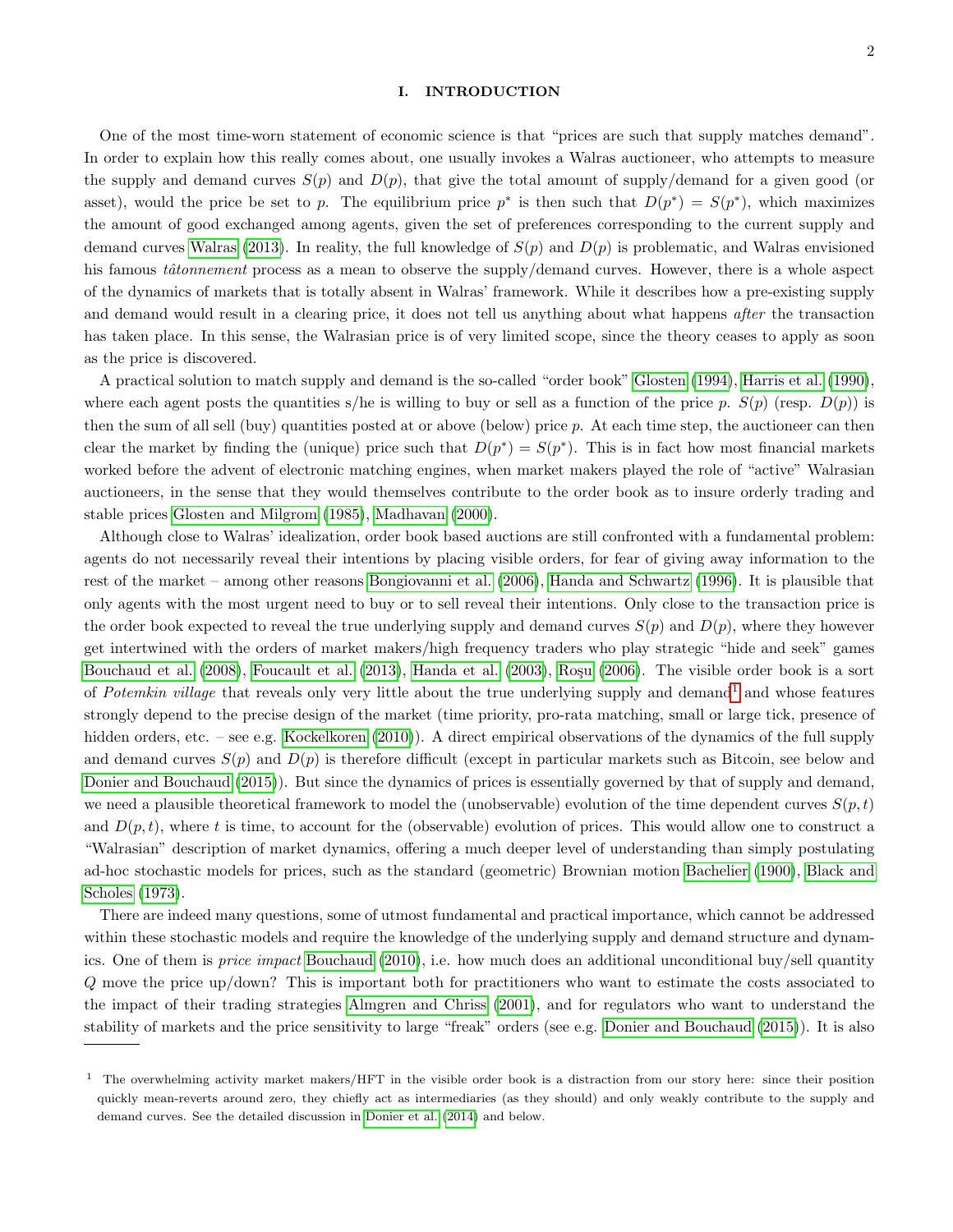of interest for the general understanding of price discovery and market efficiency: how much noise do "noise traders" [Kyle](#page-23-7) [\(1985\)](#page-23-7) introduce in markets through their impact on prices? How relevant is marked to market accounting? [Amihud and Mendelson](#page-21-2) [\(1986\)](#page-21-2), [Caccioli et al.](#page-22-6) [\(2012\)](#page-22-6), etc.

In a Walrasian context, the impact  $\mathcal I$  of a small buy quantity  $Q$  is easily shown to be linear in  $Q$ , simply because the slopes of the supply and demand curves around the price  $p^*$  (that would prevail for  $Q = 0$ ) are generically non zero. More precisely, writing that  $S(p_Q) = D(p_Q) + Q$  and Taylor expanding  $S(p)$  and  $D(p)$  around  $p^*$  to first order in  $Q$ , one readily obtains:<sup>[2](#page-2-0)</sup>

<span id="page-2-2"></span>
$$
S(p^*) + (p_Q - p^*)\partial_p S(p^*) = D(p^*) + (p_Q - p^*)\partial_p D(p^*) + Q \qquad \Rightarrow \qquad \mathcal{I}(Q) \equiv p_Q - p^* = \lambda Q \tag{1}
$$

with  $\lambda^{-1} = \partial_p S(p^*) - \partial_p D(p^*) > 0$ , since one expects  $S(p)$  to be a strictly increasing function of p and  $D(p)$  a strictly decreasing function of  $p$  (see Fig. 1). Whenever the derivatives of the supply and demand curves do not simultaneously vanish at  $p^*$ , the price response to a perturbation must be *linear*. This intuitive result can also be justified using much more elaborate arguments, such as provided by the Kyle model [Kyle](#page-23-7) [\(1985\)](#page-23-7), where noise traders, market makers and an informed trader interact in the market place. As shown by Kyle, the optimal strategy of market makers is to shift the price linearly in the market imbalance, with the coefficient  $\lambda$  ("Kyle's lambda") proportional to the volatility of the asset  $\sigma$  and inversely proportional to the typical volume V traded by the whole market.



<span id="page-2-1"></span>FIG. 1. Left: Illustration of the supply and demand curve (SD), and the resulting price according to Walras' law. Right: Marginal supply and demand curves (MSD) corresponding to the figure on the left.

Until very recently, the above linear relation between order imbalance and price changes was taken for granted in most academic papers. Remarkably, a series of independent empirical studies of the impact of proprietary orders in financial markets published since the mid-nineties suggests otherwise [Almgren et al.](#page-21-3) [\(2005\)](#page-21-3), [Bacry et al.](#page-22-7) [\(2014\)](#page-22-7), [Bershova and Rakhlin](#page-22-8) [\(2013\)](#page-22-8), [Brokmann et al.](#page-22-9) [\(2014\)](#page-22-9), [Donier and Bonart](#page-22-10) [\(2014\)](#page-22-10), [Gomes and Waelbroeck](#page-23-8) [\(2014\)](#page-23-8), [Grinold and Kahn](#page-23-9) [\(2000\)](#page-23-9), [Mastromatteo et al.](#page-24-3) [\(2014a\)](#page-24-3), [Moro et al.](#page-24-4) [\(2009\)](#page-24-4), [Torre and Ferrari](#page-24-5) [\(1997\)](#page-24-5), Tóth et al. [\(2011\)](#page-24-6). All these studies report a *strongly concave* price impact, even in the regime where  $Q/V$  is very small (say between  $10^{-4}$  and 0.1). In fact, a simple square-root law

$$
\mathcal{I}(Q) = Y\sigma\sqrt{\frac{Q}{V}}\tag{2}
$$

where  $Y$  is a constant of order unity, accounts surprisingly well for a number of observations, quite independently of the type of markets (stocks, futures, FX, options,..), geographical zones, epochs (pre-2005, before the advent of

<span id="page-2-0"></span><sup>&</sup>lt;sup>2</sup> The notation  $\partial_p$  means that one takes the derivative with respect to the price p. More generally,  $\partial_x$  means the derivative with respect to any variable x.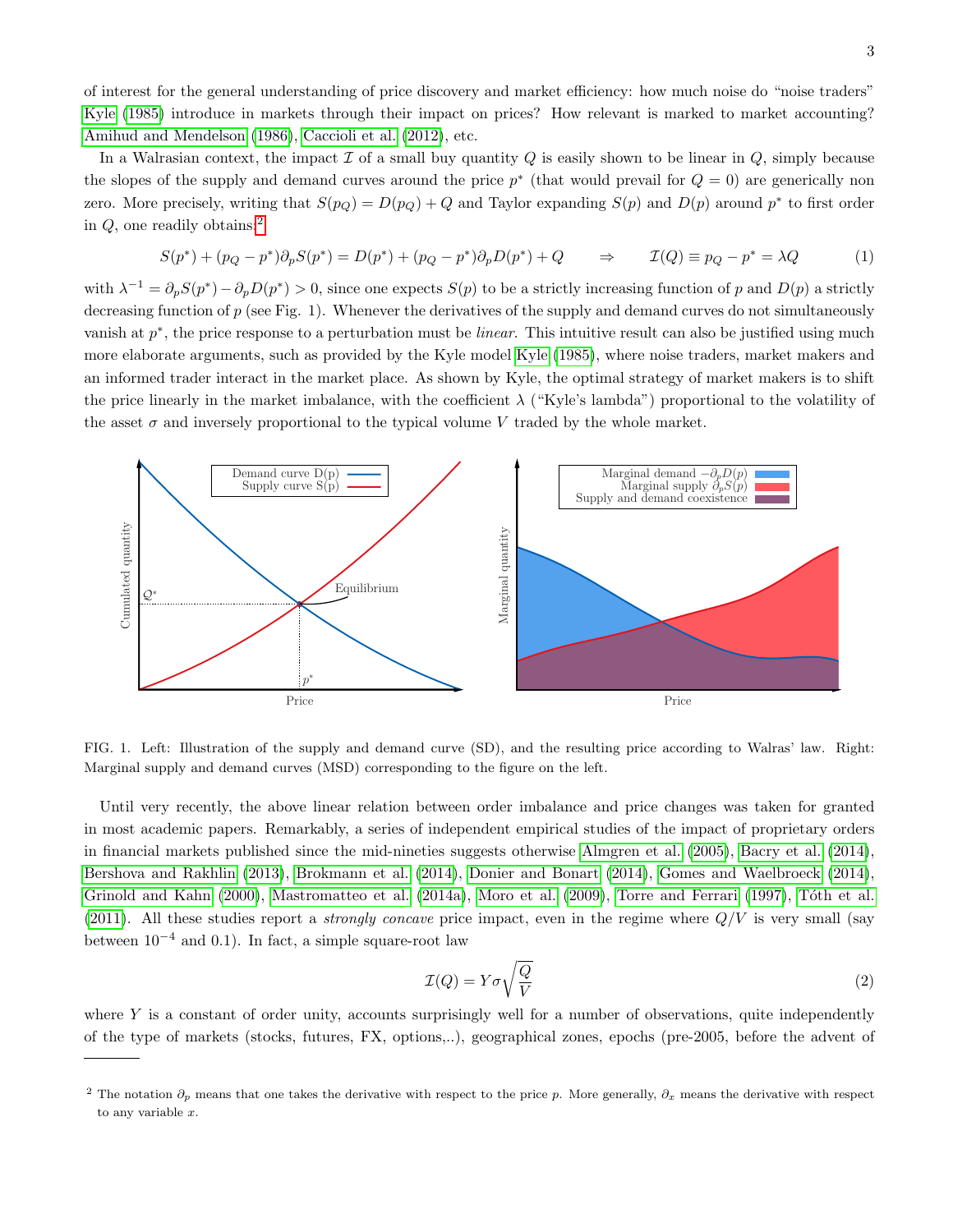massive HFT, or post-2005), trading style, etc. The empirical evidence is now so compelling – see in particular the Bitcoin data in [Donier and Bonart](#page-22-10) [\(2014\)](#page-22-10) – that it is difficult to avoid looking for a consistent theoretical explanation for such a universal non-linear impact law.

There are actually two reasons to believe that usual equilibrium models are not relevant to explain the observed square-root impact. The first one is about orders of magnitude in the Bitcoin case, where the square-root impact is perfectly obeyed for price changes 30 times smaller than transaction fees themselves, and 300 times smaller than the daily volatility – see [Donier and Bonart](#page-22-10) [\(2014\)](#page-22-10). Imagining that the typical amateur trader on Bitcoin is able to optimize anything with this level of precision seems a total utopia. The second reason is that a square-root impact formally corresponds to  $\partial_Q \mathcal{I}(0) = \lambda \to \infty$ , i.e. a situation where  $\partial_p S(p^*)$  and  $\partial_p D(p^*)$  are both zero. This is a fact that equilibrium models (as in [Kyle](#page-23-7) [\(1985\)](#page-23-7)) cannot reproduce, as they would always predict a linear impact for small quantities.

A more likely possibility is that this square-root law is not willingly enforced by any market participant but is rather an emergent property. Stepping away from classical ideas, a detailed scenario for the divergence of Kyle's  $\lambda$ was proposed in Tôth et al. [\(2011\)](#page-24-6). The main assumption in that paper is that the shape of the supply and demand curves is primarily the result of the interaction between order flow and past transactions themselves. This is in line with the idea that large population of interacting agents, each using heuristic decision rules, can lead to universal emergent behaviour (see e.g. [Hommes](#page-23-10) [\(2006\)](#page-23-10) for a review of heterogeneous agent models in economics and finance [Gualdi et al.](#page-23-11) [\(2015\)](#page-23-11) for a recent didactic discussion). This scenario in fact emphasizes the transient aspects of market dynamics, which are usually discarded in equilibrium models. The resulting detailed theory, elaborated in [Donier](#page-22-5) [et al.](#page-22-5) [\(2014\)](#page-22-5), [Mastromatteo et al.](#page-24-7) [\(2014b\)](#page-24-7), accounts well for the above square-root impact law and for many other empirical observations. In fact, the model presented in [Donier et al.](#page-22-5) [\(2014\)](#page-22-5), Tóth et al. [\(2011\)](#page-24-6) and in the present paper is not incompatible with game theoretic approaches as it can be rephrased in the language of the mean field games introduced in [Lasry and Lions](#page-23-12) [\(2007\)](#page-23-12), see below, Sec. [III C.](#page-8-0)

The aim of the present paper is to revisit and extend the Walrasian theory by proposing a dynamic theory of supply and demand in the light of these recent results. After a brief review of the literature in Sec. [II,](#page-3-0) we propose in Sec. [III](#page-6-0) a dynamical theory for the evolution of the supply and demand curves  $S(p, t)$  and  $D(p, t)$ , including transactions. Our theory only relies on weak, general hypotheses about the behaviour of agents, in particular the assumption of heterogeneous beliefs in a very large population. The Walrasian auctions setting can be seen as a limiting case of our theory, corresponding to an infinitely long time between auctions. We then show (Sec. [IV\)](#page-10-0) that as soon as the inter-auction time  $\tau$  is finite, the impact of small volumes is linear, but with a coefficient  $\lambda$  that diverges as  $1/\sqrt{\tau}$  in the  $\tau \to 0$  limit (corresponding to continuous time double auctions) where we recover an exact square-root impact. This reflects the fact that the supply and demand curves both vanish quadratically close to the current price  $p^*$ , a property that we validate empirically using Bitcoin data. For small, but finite  $\tau$ , impact is linear for very small Qs and becomes square-root beyond a crossover value  $Q^*(\tau) \propto \tau$  when  $\tau \to 0$ . Finally, in Secs. [V,](#page-18-0)[VI](#page-20-0) we discuss some of the conceptual aspects of our framework, as well as some insights concerning market design and market stability, in particular in view of the recent proposals to curb the HFT activity by reintroducing periodic batch auctions [Budish](#page-22-11) [et al.](#page-22-11) [\(2013\)](#page-22-11), [Fricke and Gerig](#page-23-13) [\(2014\)](#page-23-13).

### <span id="page-3-0"></span>II. REVIEW OF THE LITERATURE

The literature on price formation is obviously old and vast. It is divided into two distinct branches: microeconomics and financial economics, with quite different perspectives on the problem. The microeconomic community often attempts to determine how an economy with a pre-defined set of agents and preferences produces equilibrium prices, and study their properties (uniqueness, stability, computability, convergence etc.). This is mostly a static view, whereas financial economists are mostly interested in the dynamics of these prices. However, the assumption that markets are instantaneously arbitraged and efficient imposes (semi-)martingale properties for the price, the dynamics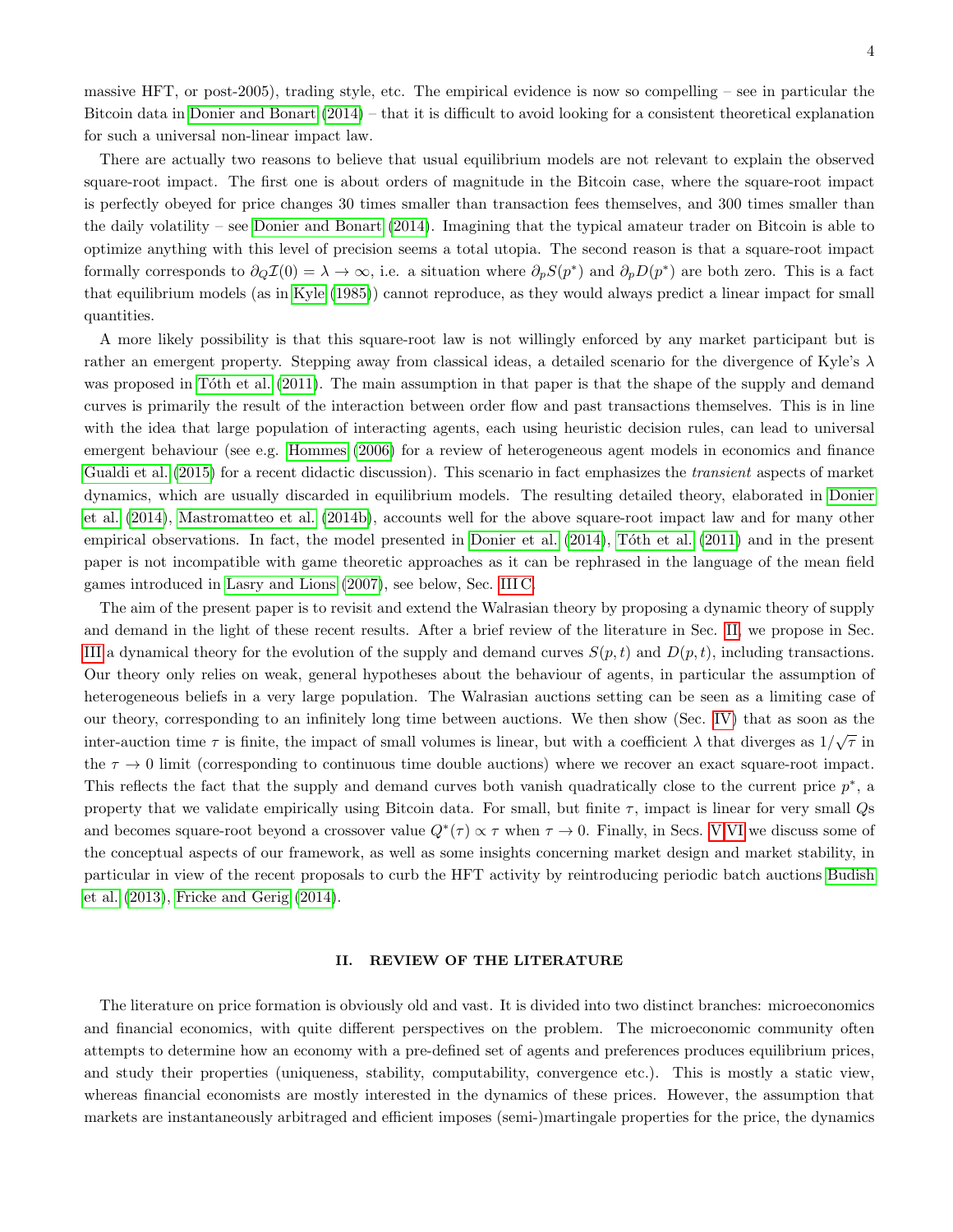of which is entirely driven by news, subsuming all knowledge of the actual dynamics of supply and demand itself. The quantities of interest are then the volatility of prices, the distribution of returns, etc., as well as the microstructural properties of the immediate supply and demand visible in the order book, which however corresponds to an infinitesimal fraction of the total supply and demand (see below). The aim of this section is to give a (rough) overview of these two different approaches and position the present work with respect to both of them.

### <span id="page-4-0"></span>A. Theory of supply and demand in economics

As stated above, the question of how prices emerge from supply and demand has fuelled more than a century of economic research, based on the assertion that prices are such that supply equals demand for every asset in the economy. The immediate questions that arise are whether this equilibrium exists, is unique and is stable (in some sense) [Mas-Colell et al.](#page-24-8) [\(1995\)](#page-24-8). Whereas these questions are rather subtle in a multi-asset economy [Hicks](#page-23-14) [\(1946\)](#page-23-14), [Samuelson](#page-24-9) [\(1983\)](#page-24-9), they become trivial in the case of a single asset economy as soon as the supply and demand curves are strictly monotonous. We will only consider a single asset economy in the present paper, since it fully suffices for our purpose and allows one to better focus on the essential part of our message, as we skip some of the usual problems that arise in multi-dimensional settings (is the equilibrium unique, stable, computable, etc.).

As many have noted, such a static description of prices is not fully satisfying, and a description of the dynamics of prices would be highly valuable. However, several interpretations of what "dynamics" actually means can be found in the literature.

- 1. Dynamics might refer to the way prices converge towards equilibrium. To address this point and the unrealistic fact that the Walrasian mechanism does not allow agents to trade until the equilibrium is reached, some economists have introduced the concept of *non-tâtonnement* in which agents are allowed to trade before the equilibrium has been reached [Fisher](#page-23-15) [\(1989\)](#page-23-15). Whether such convergence dynamics, even in the presence of trading, should be identified to the dynamics of market price itself, is far from obvious. In fact, as mentioned in [Mas-Colell et al.](#page-24-8) [\(1995\)](#page-24-8), such a model should be thought of not as modelling the evolution of a supply-anddemand driven economy, but rather as a tentative trial-and-error process taking place in fictional time  $\left[\ldots\right]$  (to find] the equilibrium level of prices. We are thus speaking here of a transient dynamics in an otherwise stable world.
- 2. A second way of introducing dynamics is to consider a multiple period economy in which the supply and demand may evolve at each period, resulting in a new price (see for example [Mankiw](#page-24-10) [\(2014\)](#page-24-10), Ch. 14). This collection of static equilibria is a rather weak notion of dynamics, that is closer to a quasi-static evolution without transactions, in which the price is always the outcome of an equilibrium supply and an equilibrium demand. [Hicks](#page-23-14) [\(1946\)](#page-23-14) noted that we shall find  $\left[\ldots\right]$  that there is a way of reducing the dynamic problem into terms where it becomes formally identical with that of statics, showing that something important is somehow missing. As we shall indeed argue below, this figment misses the essential point that when transactions occur, supply and demand curves are both immediately depleted, thus affecting subsequent transactions. Only when the time between market clearing auctions is large enough can the supply and demand curve again be considered in an equilibrium state prior to any further transaction.
- 3. Following up on the last remark, our view is that a complete dynamic description must account for the evolution of supply and demand in an ever changing world, both in-between auctions/transactions and right when the auction takes place. This appears as a necessity if one wants to understand the formation of real prices, in particular in financial markets where supply and demand permanently interact, and where transactions prevent the supply and demand curves from being in an equilibrium at any point in time. To our knowledge, whereas many papers have worked in the direction of understanding price formation under continuous double auction [Biais](#page-22-12) [\(1993\)](#page-22-12), [Cason and Friedman](#page-22-13) [\(1996\)](#page-22-13), [Easley and Ledyard](#page-23-16) [\(1993\)](#page-23-16), [Gjerstad and Dickhaut](#page-23-17) [\(1998\)](#page-23-17), such a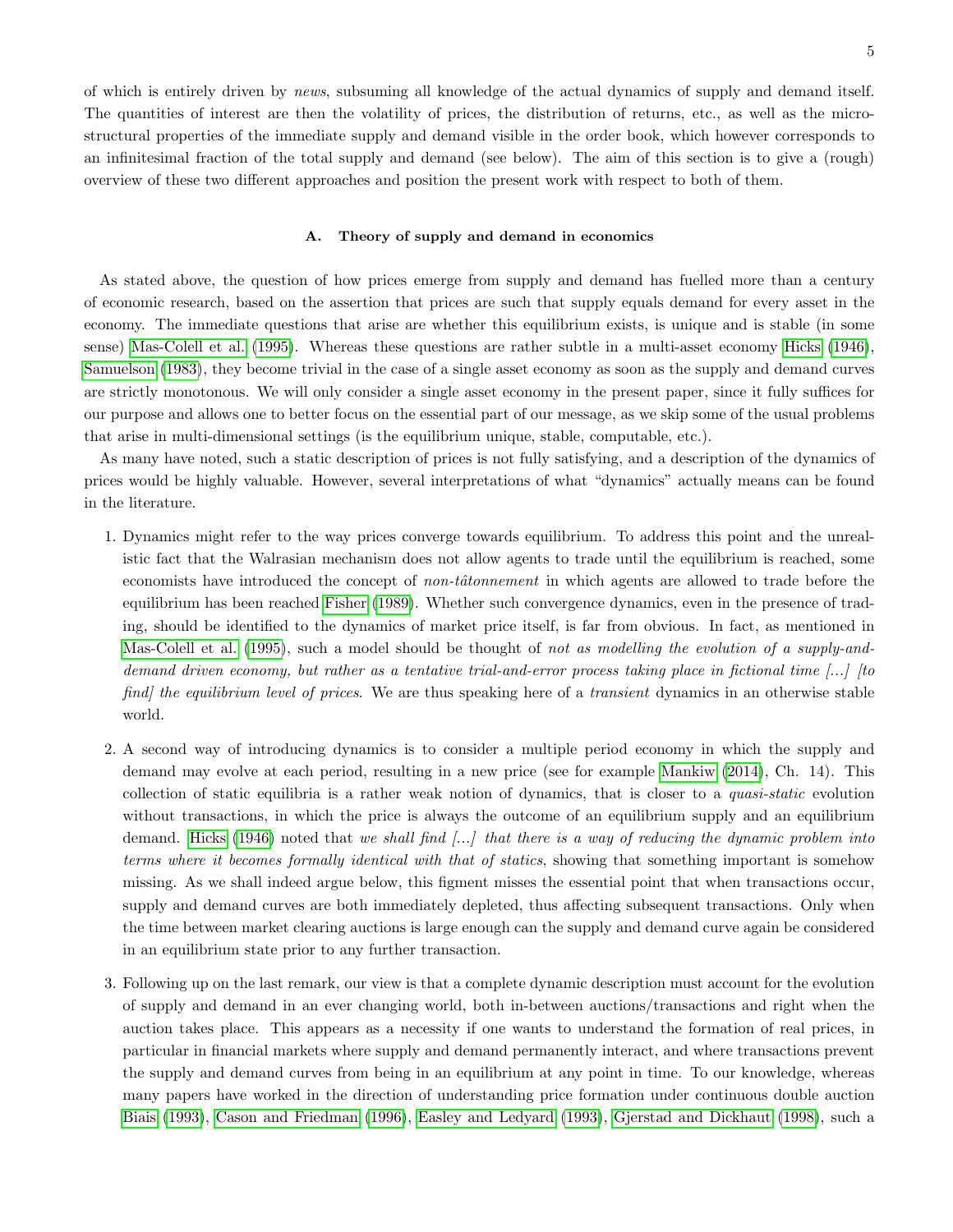general dynamical theory of supply and demand is not available at this stage. This is what the present paper aims at achieving.

As we shall see below, our proposal is at odds with classical approaches, which usually consider "rigid" supply and demand curves, that shift uniformly with respect to each other (see e.g. [Mankiw](#page-24-10) [\(2014\)](#page-24-10), Ch. 14). In contrast, we propose a partial derivative equation that describes the evolution and deformation of the full price dependent supply and demand curves as the core ingredient of our model.

## <span id="page-5-0"></span>B. Financial economics: The Kyle model

One strategy to model financial markets that has been popular since Kyle's seminal paper [Kyle](#page-23-7) [\(1985\)](#page-23-7) is to consider markets as one- or several-period(s) equilibrium(a) between two or more (representative) agents, each representing a well-identified trading behaviour. In Kyle's original paper, an informed trader competes with a market maker who provides liquidity for every trade, in the presence of a noise trader who trades at random. This modelling strategy has been followed in many subsequent papers, where a small number of rational agents optimize a given utility function and maintain an ecological equilibrium.

Whereas the results of such models often yield useful qualitative intuition, they miss – in our opinion – two essential features of markets. First, trading occurs in continuous time and reasoning in terms of periods (e.g. one period per trading day) is not appropriate in that respect. Second, the number of (representative) agents is usually pre-defined and small; typically, three strategies in Kyle's model. This has to be contrasted with real markets where agents are strongly heterogeneous, and the very idea of representative agents dubious. As a result, these equilibrium models do not reproduce some essential market features such as the square-root impact law and therefore probably miss some fundamental aspects of price formation.

At variance with these usual models, the present paper suggests that relevant agent-based modelling should incorporate three essential features: (i) a one-dimensional definition of the price dynamics via the order book, (ii) continuous time and (iii) heterogeneous agents. Based on these three ingredients, we define and solve below a particular tractable class of models that appears to capture faithfully some essential feature of price formation in continuous double-auction markets. But we believe that our results would hold for a much wider class of models based on the same ingredients.

### C. Financial economics: Models of the limit order book

Instead of the above "macroscopic" considerations on the (unobservable) supply and demand, a whole branch of financial mathematics (concerned with "market microstructure") has recently emerged. The focus is on the actual evolution of the limit order book and of price formation on financial markets. The limit order book is described as a queueing system, in which buyers (resp. sellers) post quantities on a discrete price grid (the elementary price change is called the "tick") and wait for being executed. The buyers (resp. sellers) that offer the best price are then executed by aggressive sellers (resp. buyers) according to a first in, first out policy. When the whole volume present on the best ask/bid queue is executed, then either some sell/buy volume replenishes the queue and the price is unchanged, or the queue is replenished by opposite side traders and the price moves by one tick. An obvious motivation for such research is to give practical answers to many questions from the financial industry (concerning optimal market making, optimal execution, optimal trading, etc. [Cartea and Jaimungal](#page-22-14) [\(2014\)](#page-22-14), [Cont and Kukanov](#page-22-15) [\(2013\)](#page-22-15)) as well as from regulators (tick size, market ecology, market design and stability etc. [Laruelle et al.](#page-23-18) [\(2011\)](#page-23-18), [Robert and](#page-24-11) [Rosenbaum](#page-24-11) [\(2011\)](#page-24-11)). Much effort has been devoted to understand and model the mechanics of the limit order books, how it is affected by market design and the ecology of traders (in particular High Frequency Trading), and how it relates to macroscopic variables such as price volatility, etc [Foucault et al.](#page-23-4) [\(2013\)](#page-23-4), [Handa et al.](#page-23-5) [\(2003\)](#page-23-5), [Hasbrouck](#page-23-19)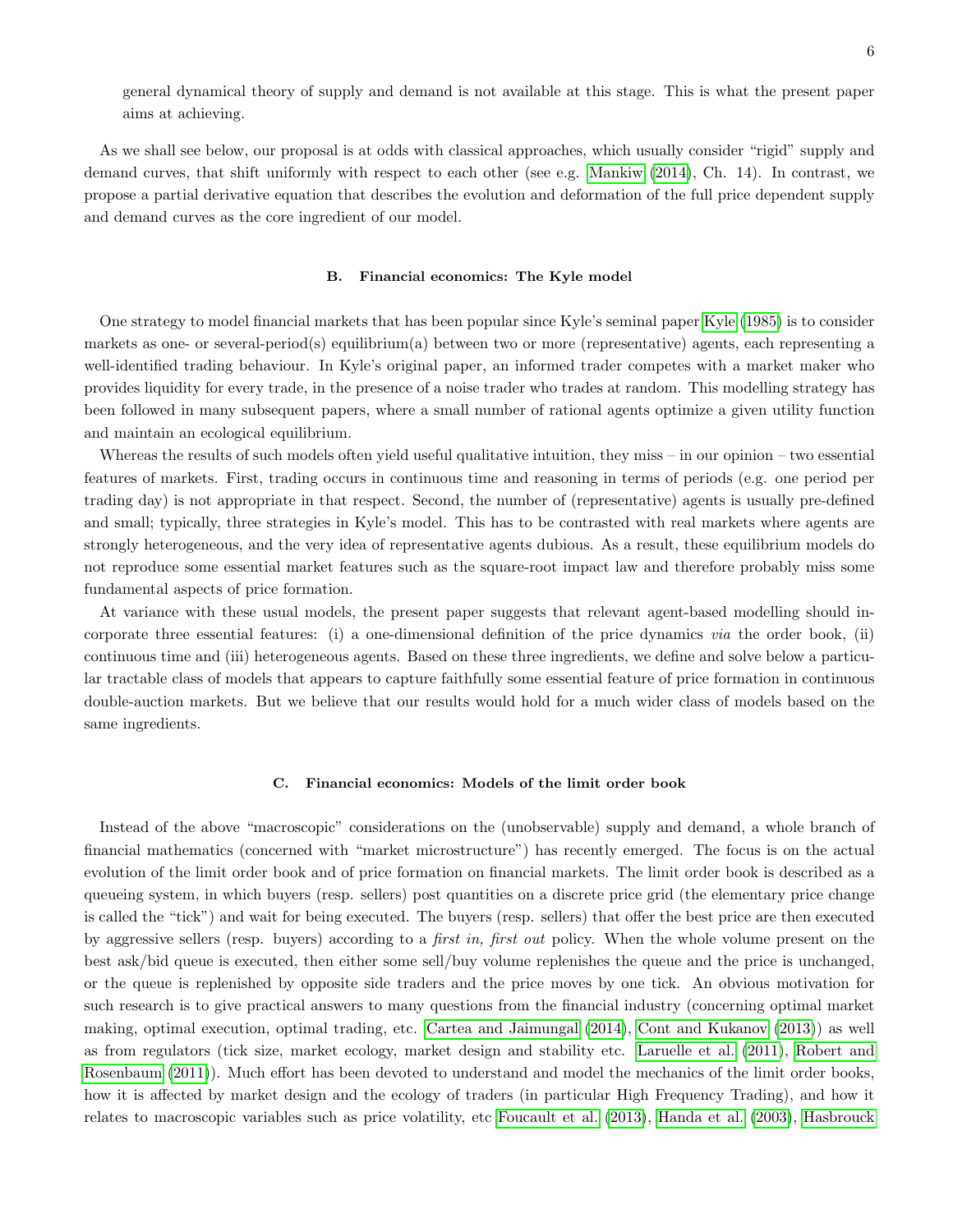[\(2006\)](#page-23-19).

The availability of detailed data where all market events are recorded (i.e. trades, quotes, cancellations, etc.) has generated a flurry of empirical papers, describing many aspects of price formation at the microstructural level for a review see [Biais et al.](#page-22-16) [\(1995\)](#page-22-16), [Bouchaud et al.](#page-22-1) [\(2008\)](#page-22-1). Correspondingly, a host of stylized models of the order book have appeared, with different starting points and objectives. For example, "zero-intelligence" models [Bouchaud et al.](#page-22-17) [\(2002\)](#page-22-17), [Cont et al.](#page-22-18) [\(2010\)](#page-22-18), [Farmer et al.](#page-23-20) [\(2005\)](#page-23-20), [Gareche et al.](#page-23-21) [\(2013\)](#page-23-21), [Smith et al.](#page-24-12) [\(2003\)](#page-24-12) form an important class of models of the order book, where one assumed that agents act mechanically (rather than strategically) leading to simple Poissonian statistics for the order flow. Although obviously too simple to account for what goes on in financial markets, such models reveal some interesting relationships between observables (spreads, volatility, activity, etc.) [Cont and De Larrard](#page-22-19) [\(2013\)](#page-22-19), [Farmer et al.](#page-23-20) [\(2005\)](#page-23-20). Much more elaborate models have also been developed, taking into account the heterogeneity, strategies and preferences of market participants [Foucault](#page-23-22) [\(1999\)](#page-23-22), [Lachapelle et al.](#page-23-23)  $(2013)$ , [Maglaras and Moallemi](#page-24-13)  $(2011)$ , Ro $\mathrm{su}$   $(2014)$ , Ro $\mathrm{su}$   $(2009)$ , some including the queues behind the best buy/sell prices [Huang et al.](#page-23-24) [\(2014\)](#page-23-24).

The present paper is clearly partly inspired by the above strand of papers on real limit order books, in particular [Bouchaud et al.](#page-22-17) [\(2002\)](#page-22-17), [Smith et al.](#page-24-12) [\(2003\)](#page-24-12). However, we depart from these models on one very fundamental issue. Instead of trying to describe the evolution of the visible order book (where only a tiny fraction of the outstanding liquidity is revealed, and whose dynamics is dominated by highly strategic market-makers/HFT), we want to describe the much deeper and much slower "latent" order book, introduced in Tôth et al. [\(2011\)](#page-24-6), that contains all buy/sell intentions, whether displayed or not by market participants. In other words, we model the true underlying supply and demand curves that would materialize if the transaction price was to move closer to the reservation prices. The distinction between the visible limit order book (which, as stated above, gives a very poor indication on liquidity at larger scales) and the true supply and demand curves is absolutely crucial for all that follows. The model described below is a generalisation of the ideas introduced in [Mastromatteo et al.](#page-24-3) [\(2014a\)](#page-24-3), Tôth et al. [\(2011\)](#page-24-6) and in [Donier](#page-22-5) [et al.](#page-22-5) [\(2014\)](#page-22-5). It builds upon the intuition that agents can revise their reservation prices in an heterogeneous manner, introduced long ago in [Bak et al.](#page-22-20) [\(1997\)](#page-22-20) and recently revisited in completely different contexts in [Lasry and Lions](#page-23-12)  $(2007)$ , [Lehalle et al.](#page-23-25)  $(2011)$  and in Tôth et al.  $(2011)$ . The motivation of the latter paper was to explain the universal concave ("square-root") impact of directional trade sequences mentioned in the introduction, that deeply challenges standard equilibrium models.

In summary, the aim of the present paper is to reconcile the insights gained by the financial literature on price formation with a more Walrasian view of supply and demand that provides us with a macroscopic theory of price formation. We believe that this reconciliation has important conceptual consequences from an economic perspective (in particular in emphasizing the dynamical aspects of price formation and liquidity), as well as practical implications for market design and regulation (in particular concerning the crucial issue of market stability).

## <span id="page-6-0"></span>III. A DYNAMIC THEORY OF THE SUPPLY & DEMAND CURVES

### A. Definitions

The classical supply and demand curves  $S(p, t)$  and  $D(p, t)$  (SD) represent respectively the amount of supply and demand that would reveal themselves if the price were to be set to  $p$  at time  $t$ . In classical Walrasian auctions, the equilibrium price  $p_t^*$  is then set to the value that matches both quantities so that  $D(p_t^*, t) = S(p_t^*, t)$ . This equilibrium is unique provided the curves are strictly monotonous<sup>[3](#page-6-1)</sup>. The supply and demand curves, as well as the resulting equilibrium price, are represented on Fig. [1](#page-2-1) (left).

<span id="page-6-1"></span><sup>&</sup>lt;sup>3</sup> By definition, or simply by common sense, the demand curve is a decreasing function of the price whereas the supply curve is increasing.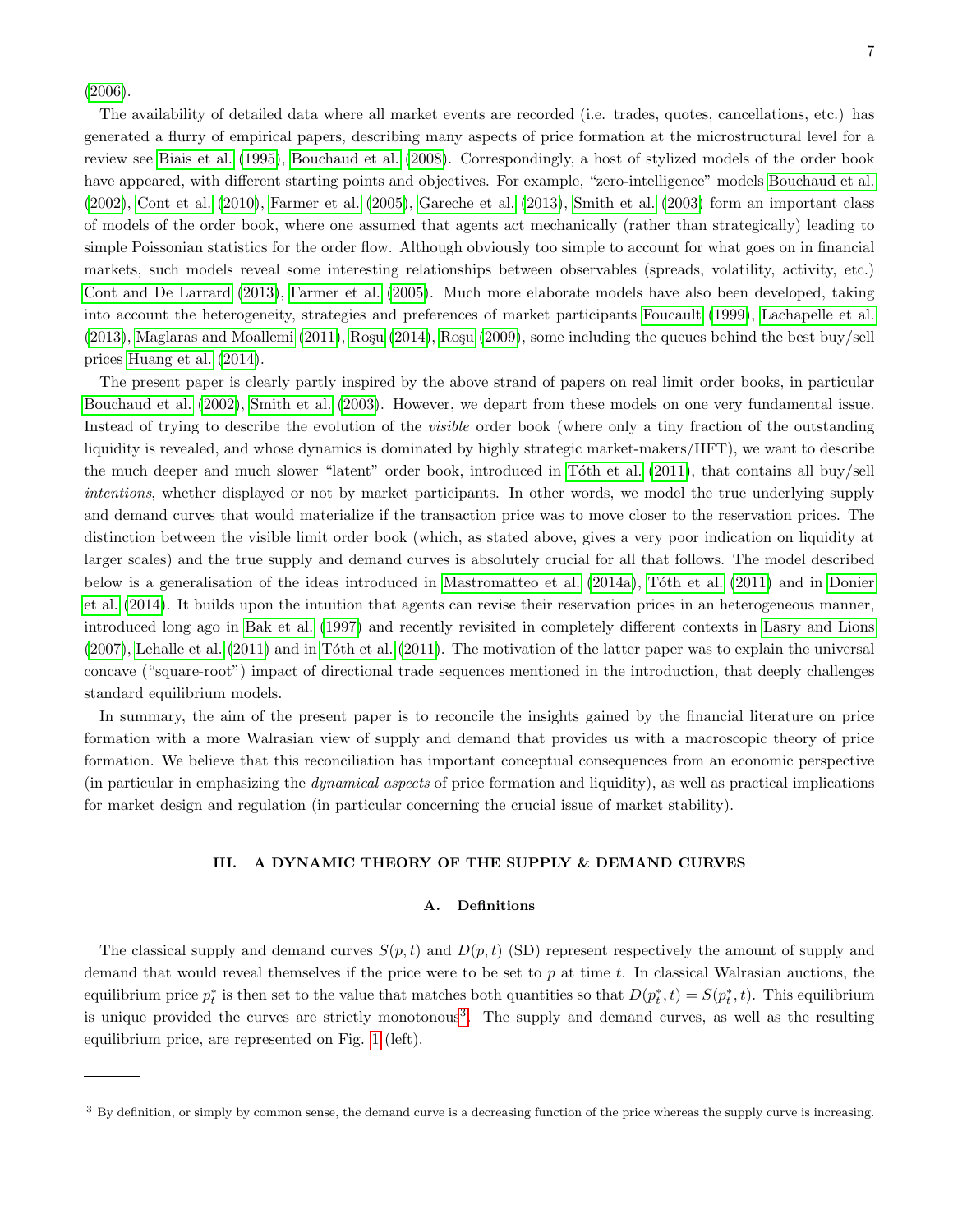In order to define the dynamics of the supply and demand curves, we also introduce the marginal supply and demand curves (MSD), on which we will focus in the rest of this paper. They are defined as the derivative of the SD curves

$$
\rho_S(p, t) = \partial_p S(p, t) \ge 0; \n\rho_D(p, t) = -\partial_p D(p, t) \ge 0,
$$
\n(3)

with the following interpretation: For any price p,  $\rho_S(p, t)dp$  (resp.  $\rho_D(p, t)dp$ ) is, at time t, the quantity of supply (resp. demand) that would materialize if the price changed from p to  $p+dp$  (resp.  $p-dp$ ). The MSD curves can thus be seen as the density of supply and demand intentions in the vicinity of a given price. Fig. [1](#page-2-1) (right) shows MSD curves corresponding to the SD curves: Higher MSD levels correspond to larger slopes for the SD curves.

In the Walrasian story, supply and demand pre-exist and the Walrasian auctioneer gropes  $(t\hat{a}tonne)$  to find the price  $p_t^*$  that maximizes the amount of possible transactions. The auction then takes place at time t and removes instantly all matched orders. Assuming that all the supply and demand intentions close to the transaction price were revealed before the auction and were matched, the state of the MSD just after the auction is simple to describe, see Figs. [1](#page-2-1) & [7:](#page-17-0)

<span id="page-7-0"></span>
$$
\begin{cases}\n\rho_S(p, t^+) = \rho_S(p, t^-) & (p > p_t^*) \\
= 0 & (p \le p_t^*) \\
\rho_D(p, t^+) = \rho_D(p, t^-) & (p < p_t^*) \\
= 0 & (p \ge p_t^*).\n\end{cases}
$$
\n(4)

But what happens next, once the auction has been settled? So far the story does not tell (to the best of our knowledge). The aim of the following is to set up a general framework for the dynamics of the supply and demand curves. This will allow us to describe, among other questions, how the supply and demand curves evolve from the truncated shape given by Eq. [\(4\)](#page-7-0) up to the next auction at time  $t + \tau$  (where  $\tau$  is the inter-auction time).

### <span id="page-7-2"></span>B. General hypotheses about the behaviour of agents

The theory that we present here relies on weak and general assumptions on agents behaviours that translate into a simple and universal evolution of the MSD curves, with only very few parameters<sup>[4](#page-7-1)</sup>. The MSD curves aggregate the intentions of all agents, which would materialize in the "real" order book if it was not for fear of being picked off by more informed traders, or of revealing some information to the market. This is why the MSD curves were called the "latent" order book (LOB) in Refs. [Donier et al.](#page-22-5) [\(2014\)](#page-22-5), [Mastromatteo et al.](#page-24-3) [\(2014a,](#page-24-3)[b\)](#page-24-7), as initially proposed in Tôth [et al.](#page-24-6) [\(2011\)](#page-24-6).

We will assume that there is a so-called "fundamental" price process  $\hat{p}_t$  which is only partially known to agents, in a sense clarified below (see Sec. [V\)](#page-18-0). For simplicity, we will also posit that  $\hat{p}_t$  is an additive Brownian motion. In the absence of transactions, the MSD curves evolve according to three distinct mechanisms, that we model as follows:

- New intentions, not present in the supply and demand before time  $t$ , can appear. The probability for new buy/sell intentions to appear between t and  $t + dt$  and between prices p and  $p + dp$  is chosen to be  $\omega_{\pm}(p - \hat{p}_t)$ , where  $\omega_+(x)$  is a decreasing function of x and  $\omega_-(x)$  is an increasing function of x.
- Already existing intentions to buy/sell at price  $p$  can simply be cancelled and disappear from the supply and demand curves. The probability for an existing buy/sell intention around price  $p$  to disappear between  $t$  and  $t + dt$  is chosen to be  $\nu_{\pm}(p - \widehat{p}_t)$ .

<span id="page-7-1"></span><sup>4</sup> In fact, as shown in [Donier et al.](#page-22-5) [\(2014\)](#page-22-5) and below, only two parameters suffice to describe the problem in the vicinity of the price: one is the price volatility, and the other one is related to market activity (traded volume per unit time).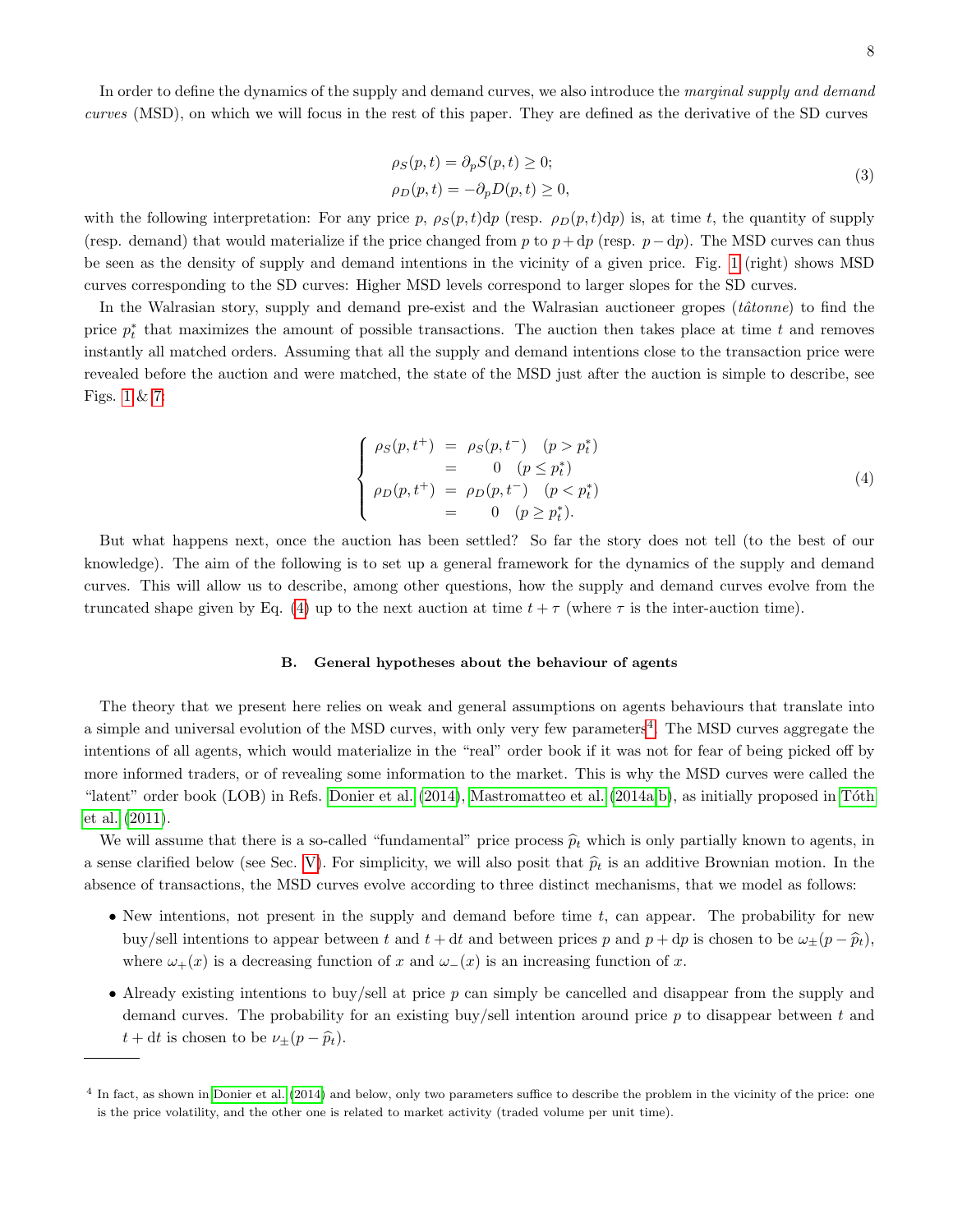• Already existing intentions to buy/sell at price  $p$  can be revised. Between  $t$  and  $t+dt$ , each agent  $i$  revises his/her reservation price  $p^i$  to  $p^i + \beta^i \mathrm{d}\xi_t + \mathrm{d}W_{i,t}$ , where  $\mathrm{d}\xi_t$  is common to all i, representing some public information.  $\beta^i$  is the sensitivity of agent i to the news, which we imagine to be a random variable from agent to agent, with a mean normalized to 1. Some agents may over-react  $(\beta^i > 1)$ , others under-react  $(\beta^i < 1)$ . The idiosyncratic contribution  $dW_{i,t}$  is an independent Wiener noise both across different agents and in time, with distribution of mean zero<sup>[5](#page-8-1)</sup> and variance  $\Sigma_i^2 dt$ , that may depend on the agent (some agents might be more "noisy" than others).

We will furthermore assume that the "news" term  $d\xi_t$  is a Wiener noise of variance  $\sigma^2 dt$ , corresponding to a Brownian motion for the fundamental price  $\hat{p}_t = \int^t d\xi_t$ , with volatility  $\sigma$ . Normalising the mean of the  $\beta^{i}$ 's to unity thus corresponds to the assumption that agents are on average unbiased in their interpretation of the news – i.e. their intentions remain centred around the fundamental price  $\hat{p}_t$  in the course of time – but see the expanded discussion of this point in Sec. [V.](#page-18-0)

Our central assumptions are heterogeneity, together with the hypothesis that idiosyncratic behaviours "average out" in the limit of a very large number of participants, i.e., no single agent accounts for a finite fraction of the total supply or demand. While not strictly necessary, this assumption leads to a deterministic aggregate behaviour and allows one to gloss over some rather involved mathematics.

## <span id="page-8-0"></span>C. The model in terms of optimizing agents

The above assumptions might appear obscure to those used to think in terms of rational optimizing agents and equilibria. Here we rephrase these assumptions in a language closer to standard economic intuition.

We consider an *open* economic system, in which many heterogeneous, infinitesimal agents operate. Each agent i has a certain utility  $\mathcal{U}_i(p, \theta | \hat{p}_t^i, \mathcal{F}_t)$  for buying  $(\theta = +1)$  or selling  $(\theta = -1)$  a unit (small) quantity at price p, given his/her estimate of the fundamental price  $\hat{p}_t^i$  and all the information about the rest of the world, available at time t, encoded in  $\mathcal{F}_t$ . The third option available to agent i is to be inactive  $(\theta = 0)$ , in which case the number of goods s/he owns remains constant. Agents are heterogeneous in the sense that both their utility function and their estimates of the fundamental price are different; one can think of them as random members of some adequate statistical ensembles. For the sake of simplicity, we consider no interest rate and no risk of any kind.

At time t, each agent computes his optimal action  $p_t^i, \theta_t^i$  as the result of the following optimisation program:

<span id="page-8-2"></span>
$$
(p_t^i, \theta_t^i) = \underset{p, \theta}{\text{argmin}} \ \mathcal{U}_i(p, \theta | \widehat{p}_t^i, \mathcal{F}_t). \tag{5}
$$

Because of the random evolution of the outside world summarized by  $\hat{p}_t^i$ ,  $\mathcal{F}_t$ , the value of  $\theta_t^i \in \{-1, 0, +1\}$  can change between t and  $t + dt$ . For the sake of simplicity, we assume that the change of the state of the world in time dt is never so large as to induce direct transitions from  $\mp 1 \rightarrow \pm 1$  without pausing at 0. Hence, between t and  $t + dt$ , the following transitions (or absence thereof) are possible:

- $0 \rightarrow 0$ : this clearly induces no change in the MSD curves;
- 0  $\rightarrow \pm 1$ : in this case, agent *i* previously absent from the market becomes either a buyer or a seller, with reservation price  $p_t^i$  given by Eq. [\(5\)](#page-8-2). The assumption that agents are heterogeneous translates in a model where this event is a Poisson process with some arrival rate  $\omega_{\pm}(p)$ ;
- $\bullet \pm 1 \rightarrow 0$ : in this case, agent *i* previously present in the market as a buyer or a seller, decides to become neutral, which is modelled as a Poisson process with some cancellation rate  $\nu_{\pm}(p)$ ;

<span id="page-8-1"></span><sup>&</sup>lt;sup>5</sup> One could generalize the calculations below to the case where the mean is non zero (modelling for example the tendency of agents to revise their reservation price in the direction of the traded price). This would affect none of the conclusions below, at least in the limit where the inter-auction time  $\tau$  becomes very small.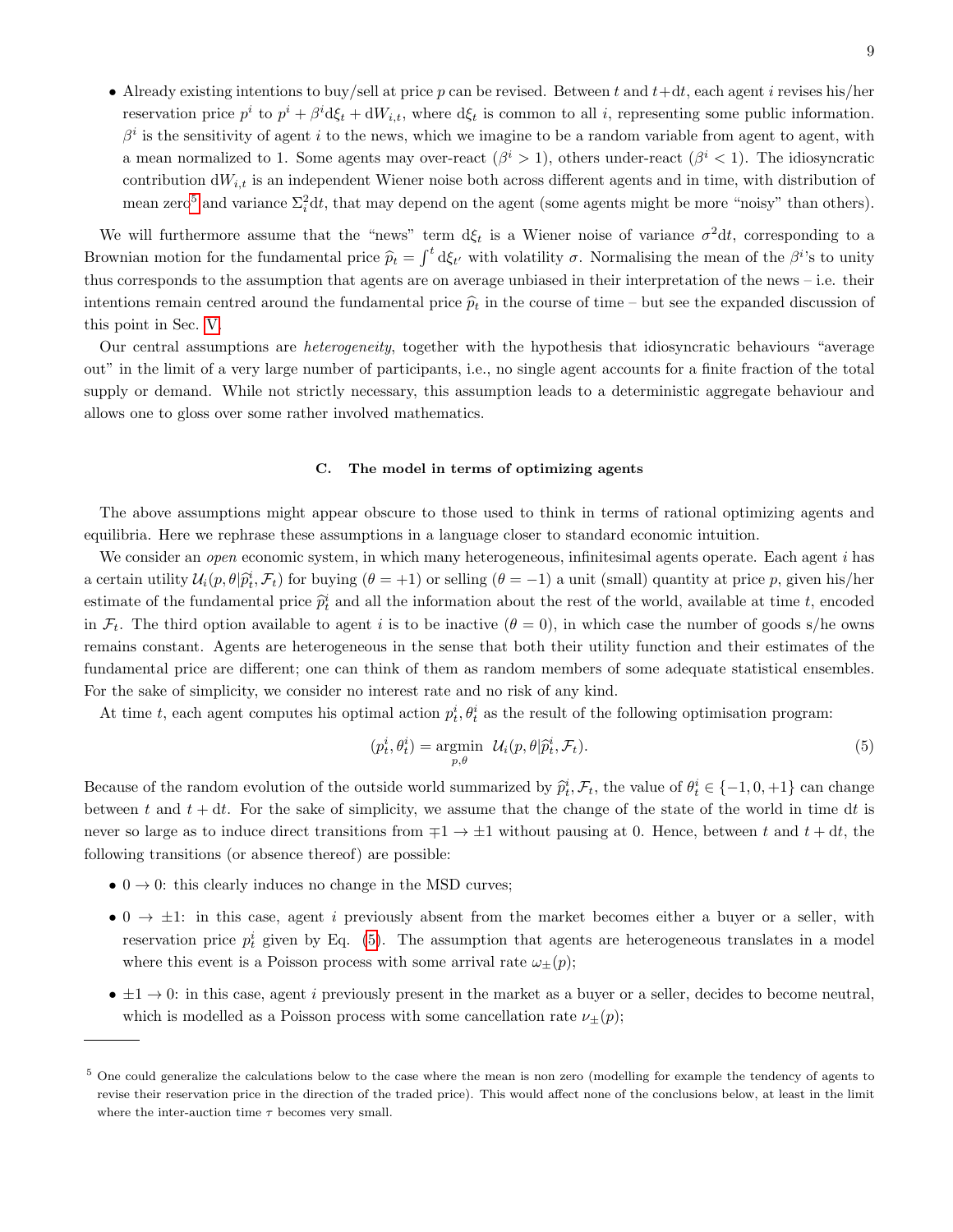$\bullet \pm 1 \rightarrow \pm 1$ : in this case, a buyer/seller remains a buyer/seller, but may change his/her reservation price because the solution of Eq. [\(5\)](#page-8-2) has changed. Writing  $p_t^i = f_i(\hat{p}_t^i, t)$ , where f is a regular function if  $\mathcal{U}_i$  is regular enough, and applying Itô's lemma, one finds:

$$
\begin{split} \mathrm{d}p_{t}^{i} &= \frac{\partial f_{i}}{\partial t} \mathrm{d}t + \frac{\partial f_{i}}{\partial p} \mathrm{d}\hat{p}_{t}^{i} + \frac{\sigma_{i}^{2}}{2} \frac{\partial^{2} f_{i}}{\partial p^{2}} \mathrm{d}t \\ &= \alpha_{t}^{i} \mathrm{d}\hat{p}_{t}^{i} + \gamma_{t}^{i} \mathrm{d}t. \end{split} \tag{6}
$$

The drift term  $\gamma_t^i$  will play little role in the following (see previous footnote), and we neglect it henceforth. In order to recover the specification of the above section, we further decompose the price revision  $dp_t^i = \alpha_t^i d\hat{p}_t^i$  into a common component  $\beta^i$ d $\xi_t$  and an *idiosyncratic* component d $W_{i,t}$  as above.

Therefore, the mechanism proposed in the above section indeed describes the behaviour of an open system of infinitesimal and heterogeneous market participants. Note that we do not need to distinguish between fundamental investors, noise traders and market makers, as for example in the Kyle model [Kyle](#page-23-7) [\(1985\)](#page-23-7). This is due to our assumption that the market contains a very large number of participants, in which case the MSD curves are continuous. Discretization effects (in price and in quantity) would open gaps in the MSD curves, and specific market makers would then be needed to ensure continuous, orderly trading. Finally, and quite importantly, the price dynamics in the above setting is arbitrage free (see [Donier et al.](#page-22-5) [\(2014\)](#page-22-5)). There is therefore no optimal strategic component that is missing from the above utility maximisation program.

## D. The "free evolution" equation for the MSD curves

Endowed with the above hypothesis, one can derive stochastic partial differential equations for the evolution of the marginal supply  $(\rho_S(p, t) = \partial_p S(p, t))$  and the marginal demand  $(\rho_D(p, t) = -\partial_p D(p, t))$  in the absence of transactions [Donier et al.](#page-22-5) [\(2014\)](#page-22-5). It turns out that, as expected, these equations take a simpler form in the reference frame of the (moving) fundamental price  $\hat{p}_t$ . Introducing the shifted price  $y = p - \hat{p}_t$ , one finds [Donier et al.](#page-22-5) [\(2014\)](#page-22-5):<sup>[6](#page-9-0)</sup>

<span id="page-9-2"></span>
$$
\partial_t \rho_D(y, t) = \mathcal{D} \partial_{yy}^2 \rho_D(y, t) - \nu_+(y) \rho_D(y, t) + \omega_+(y);
$$
  
\n
$$
\partial_t \rho_S(y, t) = \underbrace{\mathcal{D} \partial_{yy}^2 \rho_S(y, t)}_{\text{Update}} - \underbrace{\nu_-(y) \rho_S(y, t)}_{\text{Cancellation}} + \underbrace{\omega_-(y)}_{\text{New orders}},
$$
\n(7)

where  $\mathcal{D} = \frac{1}{2} [\mathbb{E}_i(\Sigma_i^2) + \sigma^2 \text{Var}(\beta^i)]$ , i.e. part of the diffusion term comes from the purely idiosyncratic "noisy" updates of agents  $(\mathbb{E}_i(\Sigma_i^2))$ , and another part comes from the inhomogeneity of their reaction to news  $(\sigma^2 \text{Var}(\beta^i))$ , which indeed vanishes if all  $\beta^{i}$ 's are equal to unity.<sup>[7](#page-9-1)</sup>

These equations, that are at the core of the present paper, describe the structural evolution of supply and demand around the fundamental price  $\hat{p}_t$ . Notice however that  $\hat{p}_t$  has disappeared from the above equations. The dynamics of the MSD curves can be treated independently from the dynamics of the price itself, provided one describes the MSD in the reference frame of the price. There is however a direct relationship between the price volatility  $\sigma$  and the diffusion coefficient  $D$ , as expressed above and noted in [Donier et al.](#page-22-5)  $(2014)$ .

Interestingly, whereas the price is random and follows a rough path (typically a Brownian motion), the structural part is deterministic and smooth, thanks to the assumption of "infinitesimal" orders (that can be made rigourous by considering an appropriate scaling for system parameters that corresponds to a hydrodynamic limit, see [Gao et al.](#page-23-26)  $(2014)$ .

<span id="page-9-0"></span> $6$  See also [Lasry and Lions](#page-23-12) [\(2007\)](#page-23-12), [Lehalle et al.](#page-23-25) [\(2011\)](#page-23-25) for similar ideas in the context of mean-field games. Note that Eq. [\(7\)](#page-9-2) is strictly valid when  $\rho_S(p, t)$  and  $\rho_D(p, t)$  are be interpreted as the marginal supply and demand curves averaged over the noise processes. Otherwise some noisy component remains, see e.g. [Dean](#page-22-21) [\(1996\)](#page-22-21).

<span id="page-9-1"></span><sup>&</sup>lt;sup>7</sup> Here we neglect the possibility that buyers and sellers update their price differently, but one could make a distinction between a  $\mathcal{D}_+$ and a  $\mathcal{D}_-$ , or even make  $\mathcal D$  price/time dependent.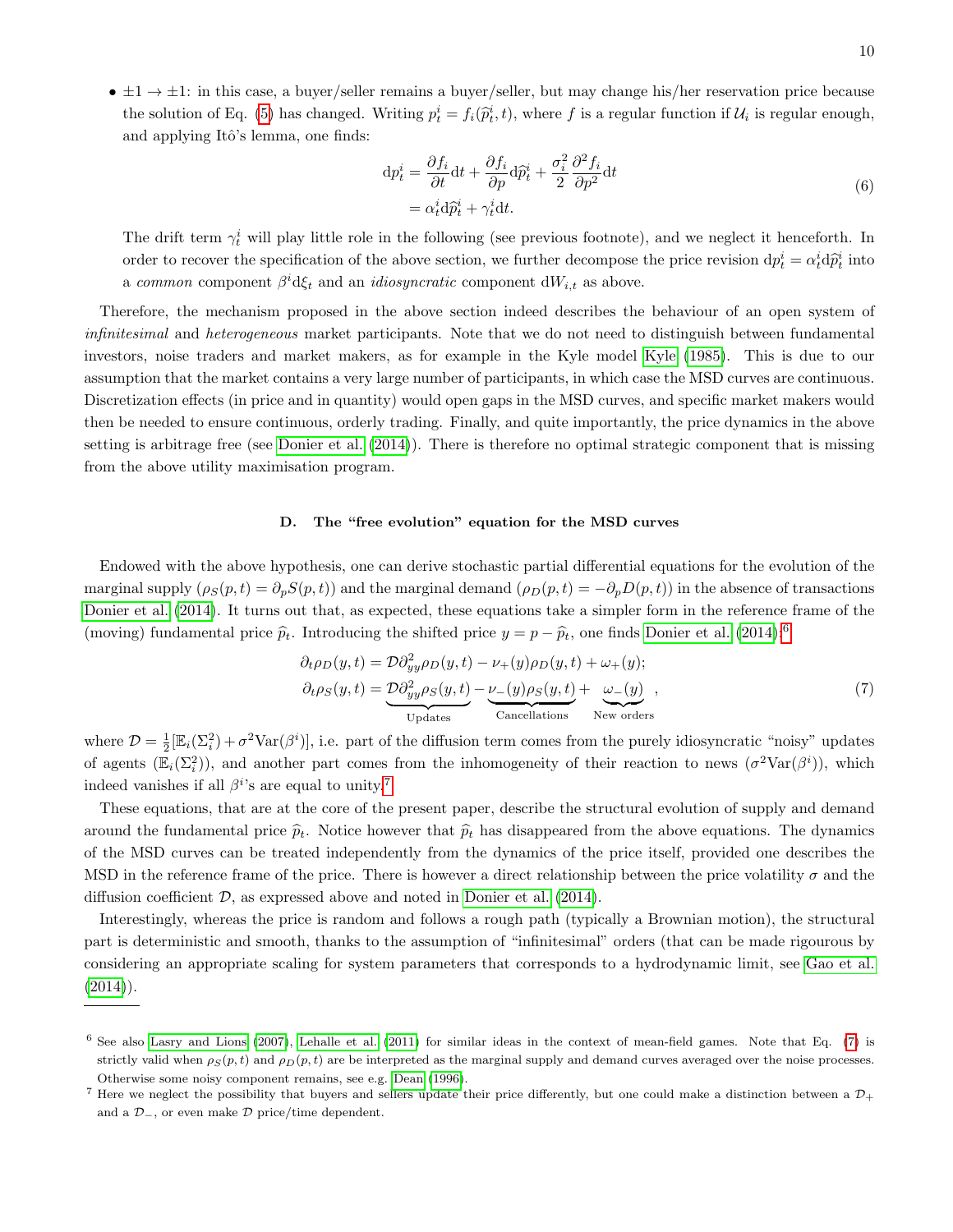The above equations for  $\rho_D(y, t)$  and  $\rho_S(y, t)$  are linear and can be formally solved in the general case, starting from an arbitrary initial condition such as Eq. [\(4\)](#page-7-0), using a spectral decomposition of the evolution operator. This general solution is however not very illuminating, and we rather focus here in the special case where  $\nu_{\pm}(y) \equiv \nu$  does not depend on y nor on the side of the latent order book. The general solution can then be written in a fairly transparent way, as:

<span id="page-10-1"></span>
$$
\rho_{S,D}(y,t) = \int_{-\infty}^{+\infty} \frac{dy'}{\sqrt{4\pi Dt}} \, \rho_{S,D}(y',t=0^+) e^{-\frac{(y'-y)^2}{4Dt} - \nu t} + \int_0^t dt' \int_{-\infty}^{+\infty} \frac{dy'}{\sqrt{4\pi D(t-t')}} \, \omega_{\pm}(y') e^{-\frac{(y'-y)^2}{4D(t-t')}} \, \nu(t-t'), \quad (8)
$$

where  $\rho_{S,D}(y, t=0^+)$  is the initial condition, i.e. just after the last auction.

We will now explore the properties of the above solution at time  $t = \tau^{-}$ , i.e., just before the next auction, in the two asymptotic limits  $\tau \to \infty$ , corresponding to very infrequent auctions, and  $\tau \to 0$ , corresponding to continuous time auctions.

## <span id="page-10-0"></span>IV. DISCRETE AUCTIONS AND PRICE IMPACT

The aim of this section is to show that the shape of the marginal supply and demand curves can be fully characterized in the limit of very infrequent auctions (corresponding to Walras' auctions) and in the opposite limit of nearly continuous time auctions (corresponding to financial markets), and describe the transition between the two limits. The upshot is that while the liquidity around the auction price is in general finite and leads to a linear impact using the standard argument in Eq. [\(1\)](#page-2-2) above, this liquidity vanishes as  $\sqrt{\tau}$  when the inter-auction time  $\tau \to 0$ . This signals the breakdown of linear impact and, as shown at the end of the section, its replacement by the square-root law mentioned in the introduction.

#### A. Walras, or the limit of infrequent auctions

Letting  $t = \tau \to \infty$  in the above Eq. [\(8\)](#page-10-1), one immediately sees that the first term disappears, meaning that one reaches a *stationary solution*  $\rho_{S,D}^{\text{st.}}(y)$  that is independent of the initial condition. The second term can be simplified further to give the following general solution:

<span id="page-10-2"></span>
$$
\rho_{S,D}^{\text{st}}(y) = \frac{1}{2\sqrt{\nu D}} \int_{-\infty}^{+\infty} \mathrm{d}y' \omega_{\pm}(y') \, e^{-\sqrt{\frac{\nu}{D}}|y'-y|}.\tag{9}
$$

A particularly simple case is when  $\omega_{\pm}(y) = \Omega_{\pm}e^{\mp \mu y}$ , meaning that buyers(/sellers) have an exponentially small probability to be interested in a transaction at high/low prices. In this toy-example, one readily finds that a stationary state only exists when  $\nu > \mathcal{D}\mu^2$  and reads:

$$
\rho_{S,D}^{\text{st}}(y) = \frac{\Omega_{\pm}}{\nu - \mathcal{D}\mu^2} e^{\mp \mu y}.
$$
\n(10)

Other forms for  $\omega_{\pm}(y)$  can be investigated as well, for example  $\omega_{\pm}(y) = \omega_{\pm}^{0} \mathbb{1}_{\{y < 0\}}$  which yields:

$$
\rho_{S,D}^{\text{st.}}(y) = \frac{\omega_{\pm}^{0}}{2\nu} \left[ 1 \pm \text{sign}(y)(1 - e^{-\sqrt{\nu/D}|y|}) \right],\tag{11}
$$

that we will use in Figs. [3](#page-13-0) and [4.](#page-14-0) The shape of  $\rho_{S,D}^{\text{st}}(y)$  is generically the one shown in Fig. [1](#page-2-1) with an overlapping region where buy/sell orders coexist. The auction price  $p_{\tau}^* = \hat{p}_{\tau} + y^*$  is determined by the condition  $D(p_{\tau}^*, \tau^-) = S(p_{\tau}^*, \tau^-)$ , or else:

$$
\int_{y^*}^{\infty} dy \rho_D^{\text{st.}}(y) = \int_{-\infty}^{y^*} dy \rho_S^{\text{st.}}(y) \equiv v^*,\tag{12}
$$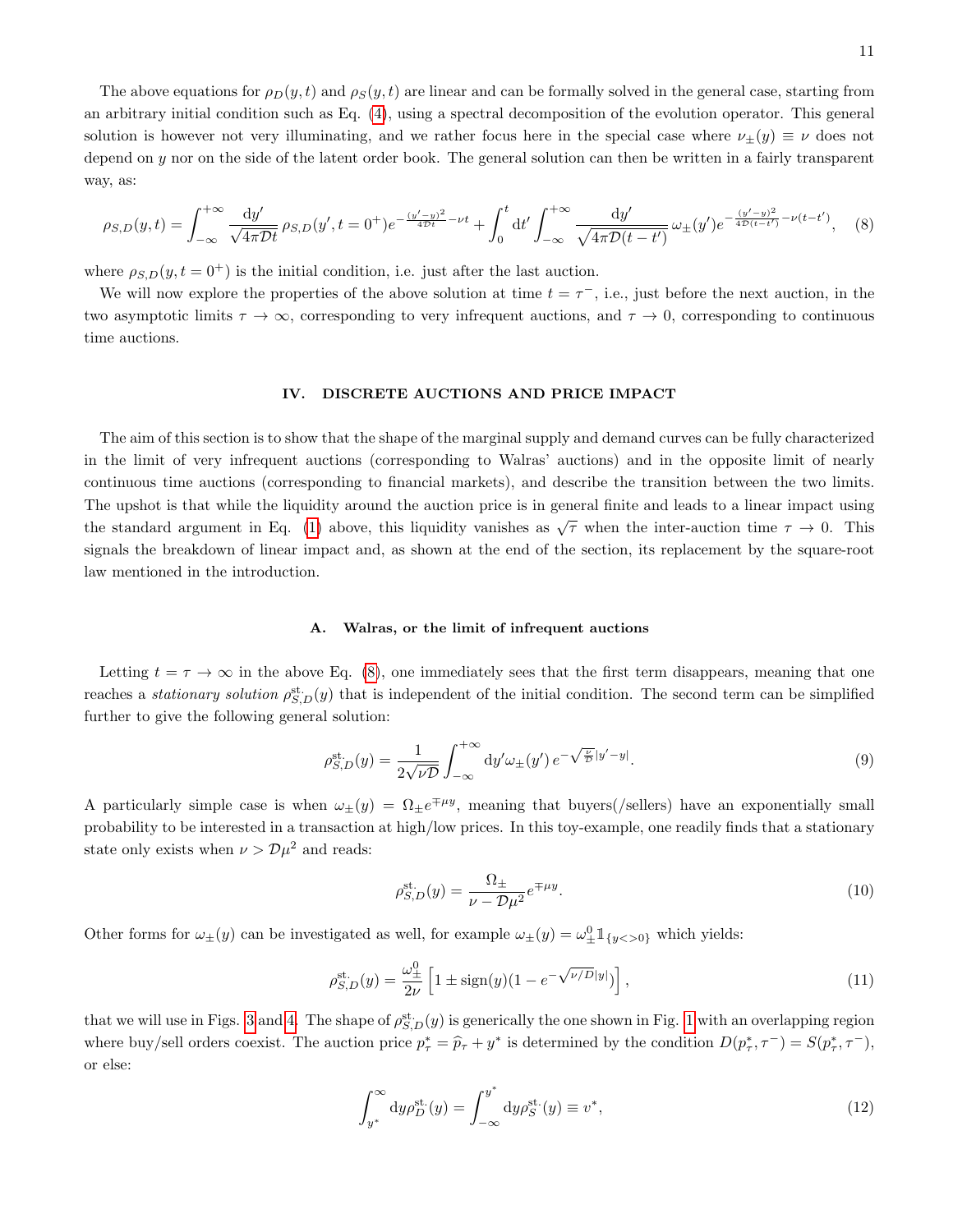where  $v^*$  is the volume exchanged during the auction. For the simple exponential case above, this equation can be readily solved as:

$$
y^* = \frac{1}{2\mu} \ln \frac{\Omega_+}{\Omega_-},\tag{13}
$$

with a clear interpretation: if the new buy order intentions accumulated since the last auction happen to outsize the new sell intentions during the same period, the auction price will exceed the fundamental price, and vice-versa. This pricing error is expected to be small if the order book is observable during the inter-auction period, since in that case  $\Omega_+$  and  $\Omega_-$  will track each other and remain close. Otherwise, one expects the imbalance to invert in the next period, leading to a kind of "bid-ask bounce" well known in the context of market microstructure. One can also compute the volume exchanged during the auction  $v^*$ . One finds:

$$
v^* = \frac{\sqrt{\Omega_+ \Omega_-}}{\mu(\nu - \mathcal{D}\mu^2)}.\tag{14}
$$

Just after the auction, the MSD curves start again from  $\rho_{S,D}^{\text{st}}(y)$ , truncated below (resp. above)  $y^*$ , as in Eq. [\(4\)](#page-7-0).

Let us now turn to price impact in this model. From Eq.  $(9)$ , it is immediate that for any clearing price  $y^*$ , both  $\rho_S^{\text{st.}}(y^*)$  and  $\rho_D^{\text{st.}}(y^*)$  are strictly positive. This would remain true even if the dependence on y of cancellation rate  $\nu_{\pm}(y)$  was reinstalled. The general argument given in the introduction therefore predicts a *linear impact* for an extra buy/sell quantity given by:

$$
\mathcal{I}(Q) = \pm \lambda Q; \qquad \lambda = \frac{1}{\rho_S^{\text{st.}}(y^*) + \rho_D^{\text{st.}}(y^*)}.
$$
\n(15)

For the exponential case, this again takes a simple form:

$$
\lambda = \frac{\nu - \mathcal{D}\mu^2}{2\sqrt{\Omega_+\Omega_-}},\tag{16}
$$

whereas for a general symmetric order flow  $\omega_{+}(y) = \omega_{-}(-y)$ ,  $y^*$  is obviously equal to zero, leading to:

$$
\lambda = \frac{\sqrt{\nu D}}{\int_{-\infty}^{+\infty} dy' \omega(y') e^{-\sqrt{\frac{\nu}{D}}|y'|}}.
$$
\n(17)

For  $\omega_{\pm}(y) = \omega^0 \mathbb{1}_{\{y < >0\}}$ , one obtains the simple and intuitive result:

$$
\lambda = \frac{\nu}{\omega_0},\tag{18}
$$

i.e. that the market liquidity, measured by  $\lambda^{-1}$ , grows linearly with the rate of incoming orders and inversely proportionally to the cancellation rate.

The main point of the present section is that when the inter-auction time is large enough, each auction clears an equilibrium supply with an equilibrium demand, with very simple and predictable outcomes. This corresponds to the quasi-static dynamics discussed in item 2., Section [II A,](#page-4-0) and to the standard representation of market dynamics in the Walrasian context, since in this case only the long-term properties of supply and demand matter and the whole transients are discarded. The next section will depart from this limiting case, by introducing a finite inter-auction time such that the transient dynamics of supply and demand becomes a central feature in the theory.

## B. High frequency auctions

We will now investigate the alternative limit where the inter-auction time  $\tau$  tends to zero. Since all the supply (resp. demand) curve left (resp. right) of the auction price is wiped out by the auction process, one expects intuitively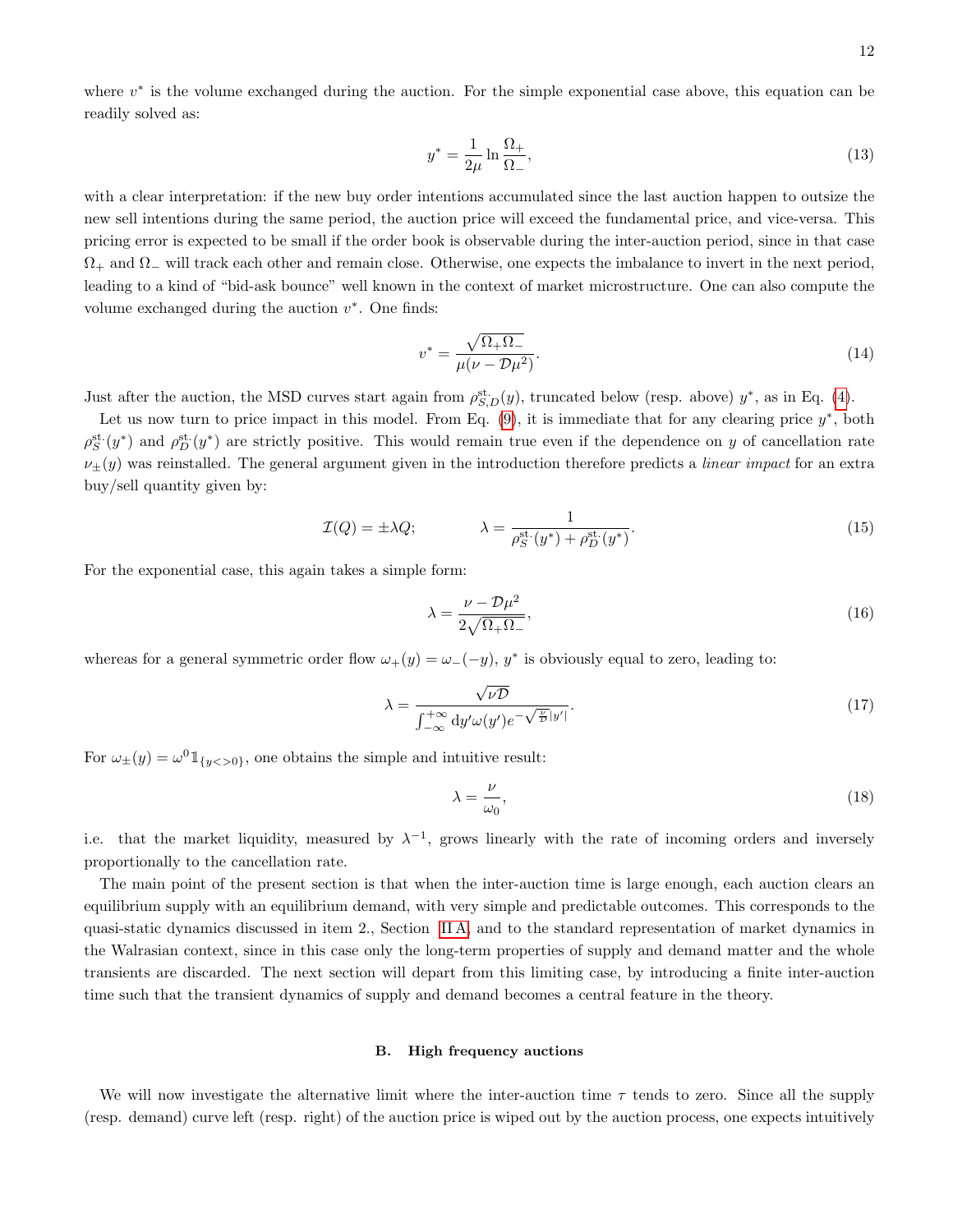

<span id="page-12-3"></span>FIG. 2. Graph of the normalized exact solution  $\phi_{\infty}(u)$ , and its affine approximation. The whole picture must be rescaled by a factor  $\sqrt{\tau}$  to recover the order book when the inter-auction time is  $\tau$ . The hatched region corresponds to the volume to be executed, and therefore scales with  $\tau$ .

that after a very small time  $\tau$ , the density of buy/sell orders in the immediate vicinity of the transaction price will remain small. We will show that this is indeed the case, and specify exactly the shape of the stationary MSD after many auctions have taken place. Consider again Eq. [\(8\)](#page-10-1) just before the  $n + 1$ th auction at time  $(n + 1)\tau^{-}$ , in the case where the flow of new orders is symmetric, i.e.  $\omega_{+}(y) = \omega_{-}(y)$ , such that the transaction price is always at the fundamental price  $(y^* = 0)$ . We will focus on the supply side and postulate that  $\rho_S(y, t = n\tau^-)$  can be written, in the vicinity of  $y = 0$ , as <sup>[8](#page-12-0)</sup>:

<span id="page-12-4"></span>
$$
\rho_S(y, t = n\tau^{-}) = \sqrt{\tau} \phi_n \left(\frac{y}{\sqrt{\mathcal{D}\tau}}\right) + O(\tau) \tag{19}
$$

when  $\tau \to 0$  (and symmetrically for the demand side). Plugging this ansatz into Eq. [\(8\)](#page-10-1), making the change of variable  $y' \to \sqrt{\mathcal{D}\tau}w$  and taking the limit  $\tau \to 0$  leads to the following iteration equation, exact up to order  $\sqrt{\tau}$ :<sup>[9](#page-12-1)</sup>

$$
\phi_{n+1}(u) = \int_0^{+\infty} \frac{\mathrm{d}w}{\sqrt{4\pi}} \phi_n(w) e^{-(u-w)^2/4} + \sqrt{\tau} \,\omega(0) + O(\tau). \tag{20}
$$

Note that  $\nu$  has entirely disappeared from the equation (but will appear in the boundary condition, see below), and only the value of  $\omega$  close to the transaction price is relevant at this order.

After a very large number of auctions, one therefore finds that the stationary shape of the demand curve close to the price and in the limit  $\tau \to 0$  is given by the non-trivial solution of the following fixed point equation:

<span id="page-12-2"></span>
$$
\phi_{\infty}(u) = \int_0^{+\infty} \frac{dw}{\sqrt{4\pi}} \phi_{\infty}(w) e^{-(u-w)^2/4},
$$
\n(21)

supplemented by the boundary condition  $\phi_{\infty}(u \gg 1) \approx \mathcal{L}\sqrt{\mathcal{D}}u$ , where  $\mathcal{L}$  is a constant to be determined below. [Note that the solution of Eq. [\(21\)](#page-12-2) is determined up to a multiplicative factor that must be fixed by some external condition].

Equation [\(21\)](#page-12-2) is of the Wiener-Hopf type and its analytical solution can be found in [Atkinson](#page-21-4) [\(1974\)](#page-21-4), [Boersma](#page-22-22) [\(1974\)](#page-22-22). We plot numerically this solution in Fig. [2;](#page-12-3) it is seen to be numerically very close to an affine function for

<span id="page-12-0"></span><sup>8</sup> This approximation happens to be exact in the particular setting considered in [Donier et al.](#page-22-5) [\(2014\)](#page-22-5).

<span id="page-12-1"></span><sup>&</sup>lt;sup>9</sup> An extra correction of order  $\sqrt{\tau}$  would appear if a drift term was added to Eqs. [\(7\)](#page-9-2).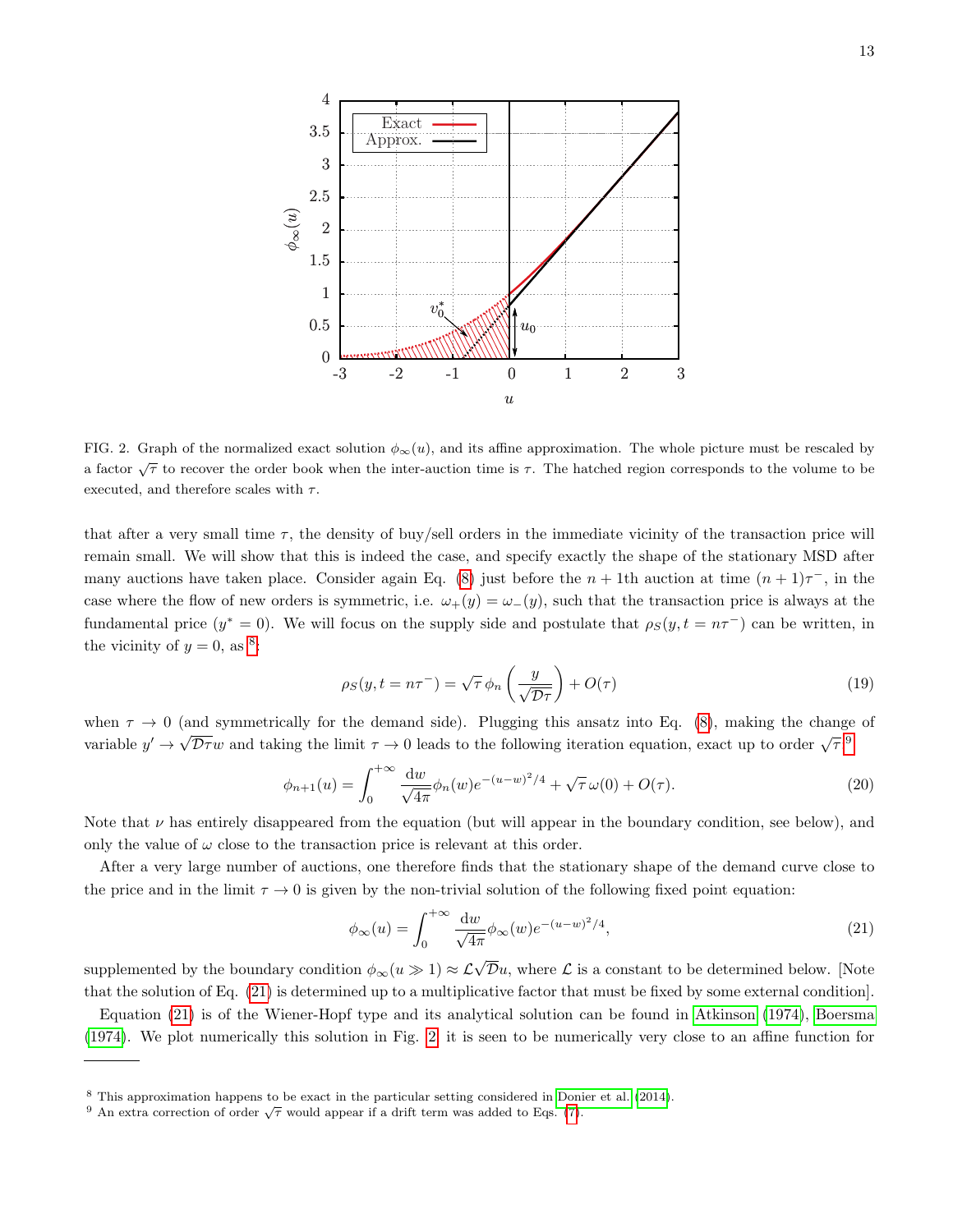14



<span id="page-13-0"></span>FIG. 3. Left: Shape of the marginal supply curve immediately before the auctions, for different inter-auction times  $\tau$ , in the case  $\omega_{\pm}(y) = \omega_{\pm}^{0} \mathbb{1}_{\{y < 0\}}$ . Right: Shape of the MSD immediately after the auctions, again for different inter-auction times  $\tau$ . Note that as  $\tau \to 0$ , the MSD acquires a characteristic V-shape.

 $u > 0$ :  $\phi_{\infty}(u) \approx \mathcal{L}\sqrt{\mathcal{D}}(u + u_0)$  with  $u_0 \approx 0.824$ . In summary, the stationary shape  $\rho_{S,\text{st.}}(y)$  of the marginal supply curve in the frequent auction limit  $\tau \to 0$  and close to the transaction price  $(y = O(\sqrt{D\tau})$ , has a universal shape, independent of the detailed specification of the model (i.e., the functions  $\nu_{\pm}(y)$  and  $\omega_{\pm}(y)$ ). This supply curve is given by  $\sqrt{\tau}\phi_{\infty}(y/\sqrt{D\tau})$ , which can itself be approximated by a simple affine function that will fully suffice for the purpose of the present paper:

<span id="page-13-1"></span>
$$
\rho_{S,\text{st.}}(y \ge 0) \approx \mathcal{L}(y + y_0); \qquad y_0 = u_0 \sqrt{\mathcal{D}\tau}; \qquad (\tau \to 0), \tag{22}
$$

and similarly for  $\rho_{D,\text{st.}}(y)$ , see Fig. [3.](#page-13-0) The detailed interpretation of this result – in terms of market liquidity and price impact – will be given below.

We however still need to find the value of L. This is done by comparing with the stationary solution  $\varphi_{st.}(y)$  of Eq. [\(7\)](#page-9-2) that satisfies the boundary solution  $\varphi_{st}(0) = 0$  (valid for  $\tau = 0$ ). For  $\nu_{\pm}(y) = \nu$ ,  $\varphi_{st}(y)$  can be computed explicitly and is given by:

$$
\varphi_{\rm st.}(y) = \frac{1}{\mathcal{D}} e^{-\sqrt{\nu/\mathcal{D}}y} \int_0^y \mathrm{d}y' e^{2\sqrt{\nu/\mathcal{D}}y'} \int_{y'}^\infty \mathrm{d}y'' e^{-\sqrt{\nu/\mathcal{D}}y''} \omega(y''). \tag{23}
$$

Expanding  $\varphi_{\rm st.}(y)$  for small y (but still much larger than  $\sqrt{\mathcal{D}\tau}$ ) finally leads to:

$$
\varphi_{\rm st.}(y) \approx \mathcal{L}y;
$$
\n
$$
\mathcal{L} = \frac{1}{\mathcal{D}} \int_0^\infty dy' e^{-\sqrt{\nu/\mathcal{D}} y'} \omega(y'), \tag{24}
$$

where  $\mathcal L$  can be seen as a measure of the market liquidity (see [Donier et al.](#page-22-5) [\(2014\)](#page-22-5) and below). Again in the simple case  $\omega_{\pm}(y) = \omega^0 \mathbb{1}_{\{y < > 0\}}$ , one finds:

$$
\mathcal{L} = \frac{\omega_0}{\sqrt{\nu \mathcal{D}}}.\tag{25}
$$

Therefore, liquidity increases with the order arrival rate and decreases with their cancellation rate, as above, but also decreases with the diffusion constant  $D$  that can be loosely identified with market volatility (see the discussion above).

Coming back to Eq. [\(22\)](#page-13-1), one notes that Kyle's  $\lambda$  behaves as  $\lambda^{-1} \equiv 2\rho_{S,\text{st.}}(y=0) \propto \sqrt{\tau}$ , which is the pivotal result of the present paper. It means that the marginal supply and demand at the transaction price becomes very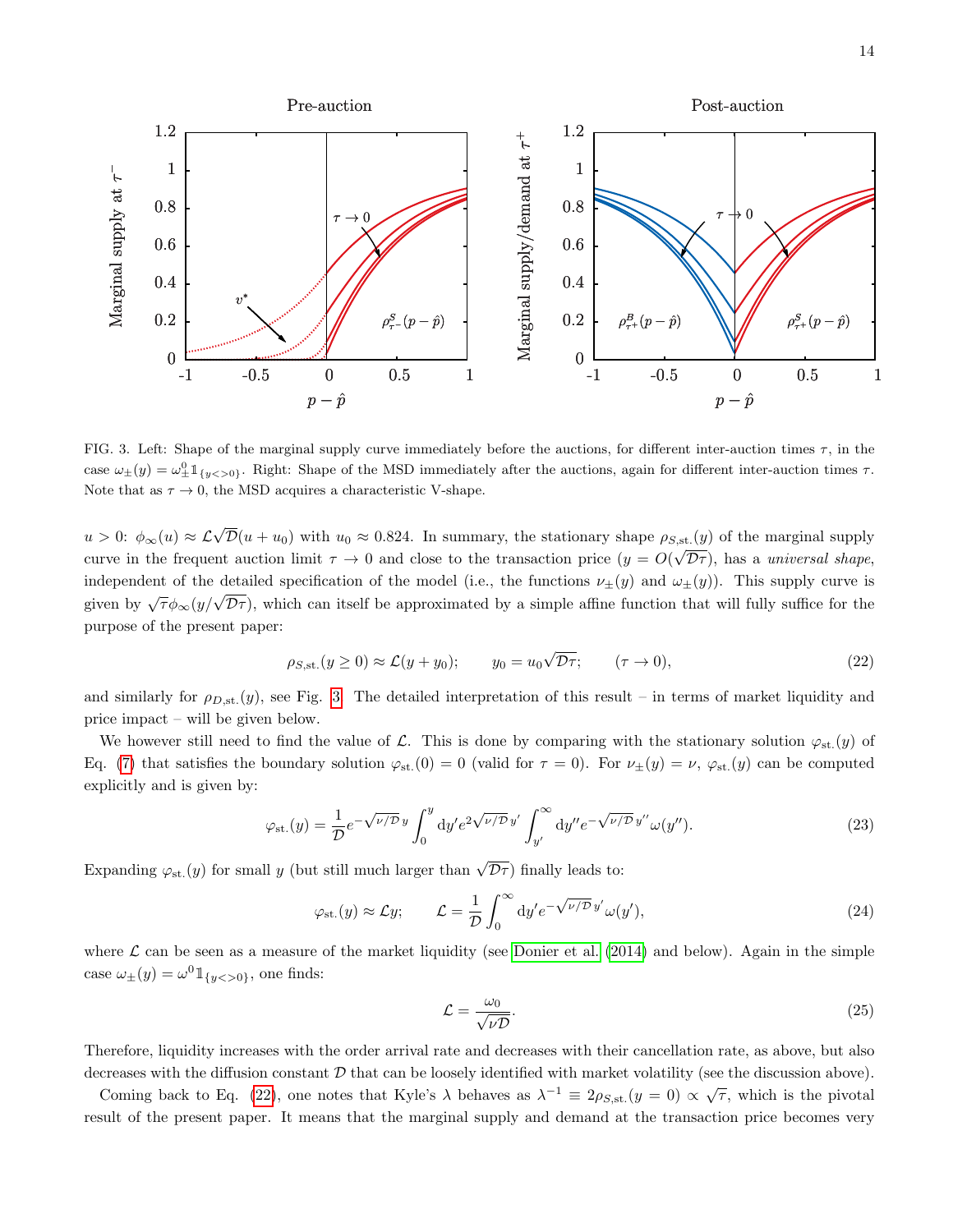



<span id="page-14-0"></span>FIG. 4. Left: As the inter-auction time  $\tau$  decreases, the liquidity close to the price,  $\rho_{st.}(y = 0)$  decreases from its finite Walrasian value to zero in the case of continuous double auctions. Right: Conversely, the relative impact of (small) additional volumes  $\lambda$  diverges for continuous double auctions  $(\lambda \to \infty$  when  $\tau \to 0)$ , eventually leading to the square-root impact law.

small around the transaction price as the auction frequency increases. Intuitively, this is due to the fact that close to the transaction price, liquidity has no time to rebuild between two auctions. From the point of view of impact, the divergence of Kyle's  $\lambda$  as  $1/\sqrt{\tau}$  means that the auction price becomes more and more susceptible to any imbalance between supply and demand. We show in Fig. [4](#page-14-0) (left)  $\rho_{st}(y=0)$  in the special case where  $\omega_{\pm}(y) = \omega^0 \mathbb{1}_{\{y < 0\}},$ illustrating how liquidity vanishes as  $\tau \to 0$  as well as (right) the corresponding impact parameter  $\lambda(\tau)$  that diverges in this limit. One can thus see how, by increasing the auction frequency, one smoothly departs from the Walrasian equilibrium scenario to reach the limit of continuous double auction corresponding to modern financial markets.

The last item we need is the shape of the supply curve *below* the transaction price just before the next auction, that gives the amount of supply/demand on the "wrong" side of the price, i.e. precisely the volume exchanged at the auction. Using the simple affine approximation Eq. [\(22\)](#page-13-1), one finds:

$$
\rho_{S,\text{st.}}(y<0) \approx \mathcal{L} \int_0^{+\infty} \frac{\mathrm{d}y'}{\sqrt{4\pi \mathcal{D}\tau}} (y' + y_0) e^{-\frac{(y'-y)^2}{4\mathcal{D}\tau}},\tag{26}
$$

or, again setting  $y = -u\sqrt{\mathcal{D}\tau}$  and  $y' = w\sqrt{\mathcal{D}\tau}$ ,

<span id="page-14-1"></span>
$$
\rho_{S,\text{st.}}(y<0) \approx \mathcal{L}\sqrt{\mathcal{D}\tau} \int_0^{+\infty} \frac{\mathrm{d}w}{\sqrt{4\pi}} (w+u_0) e^{-\frac{(w+u)^2}{4}} = \mathcal{L}\sqrt{\mathcal{D}\tau} \left[ \frac{e^{-u^2/4}}{\sqrt{\pi}} + \frac{1}{2}(u_0-u)(1-\text{Erf}(u/2)) \right]. \tag{27}
$$

From this expression, the total volume  $v^*$  exchanged during each auction is found to be:

$$
v^* = \int_{-\infty}^0 dy \rho_{S,st.}(y) = \mathcal{L} \mathcal{D} \tau \left[ \frac{1}{2} + \frac{u_0}{\sqrt{\pi}} \right] \approx 0.965 \mathcal{L} \mathcal{D} \tau,
$$
\n(28)

whereas the exact result (that can be obtained directly from the diffusion equation in the  $\tau \to 0$  limit) is  $v^* = \mathcal{L} \mathcal{D} \tau$ . The error induced by our simple affine approximation is thus only a few percents. Interestingly, one sees that the total transacted volume V in a finite time interval T, given by  $V = v^*T/\tau$ , remains finite when  $\tau \to 0$ , and equal to  $V = \mathcal{L}DT$ . This observation should be put in perspective with the recent evolution of financial markets, where the time between transactions  $\tau$  has become very small, while the volume of each transaction has simultaneously decreased, in such a way that the daily volume has remained roughly constant.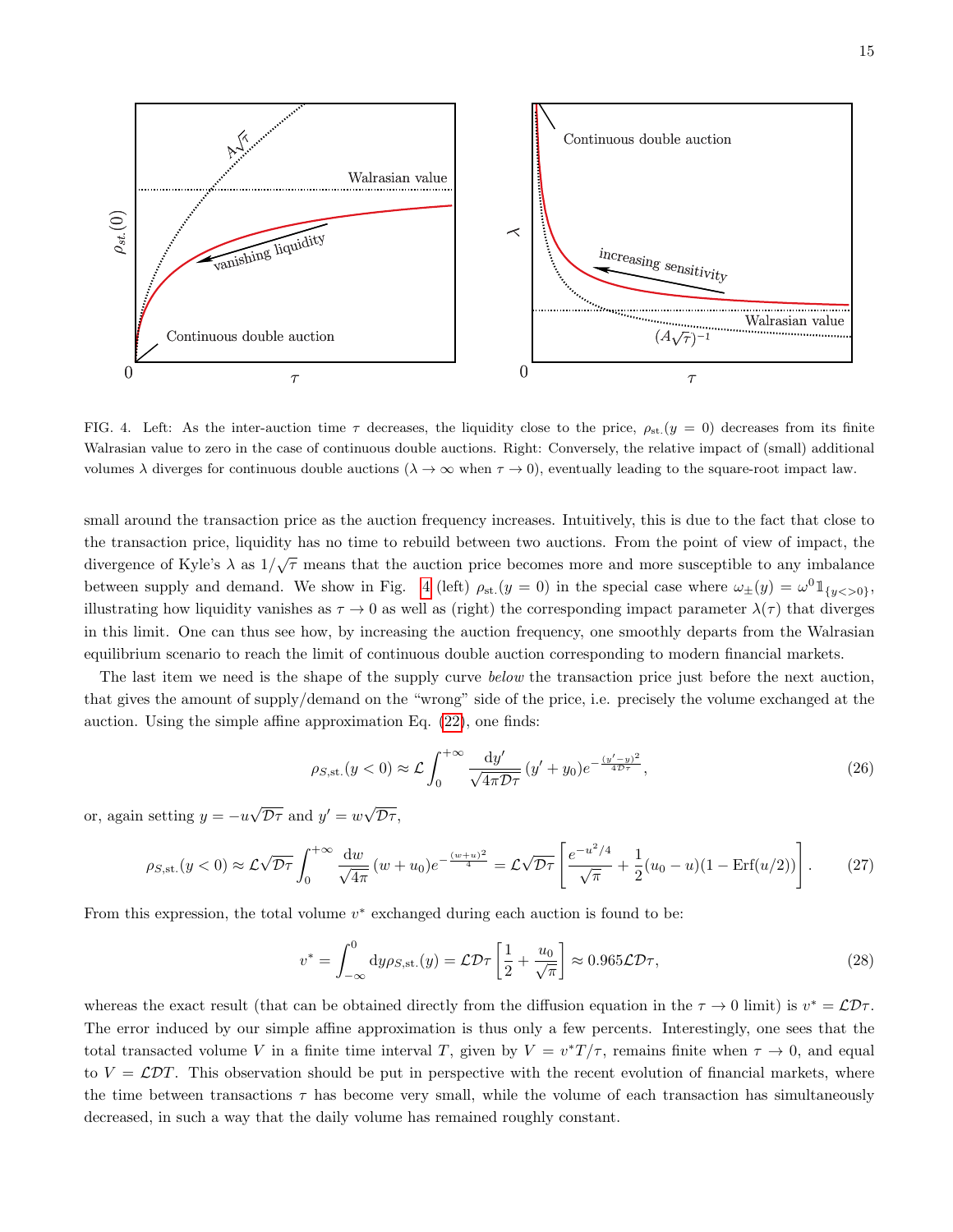

<span id="page-15-3"></span>FIG. 5. The impact of traded volumes Q for a given inter-auction time  $\tau$  is linear for  $Q \ll v^* = \mathcal{L}D\tau$  and then square-root for  $Q \gg v^* = \mathcal{L} \mathcal{D} \tau$ . The linear impact zone shrinks to zero when  $\tau \to 0$ , when one recovers a pure square-root impact, i.e. a diverging Kyle's  $\lambda$ .

### C. The vanishing liquidity limit: From linear to square-root impact

From the shape of the MSD close to transaction price given by Eq. [\(22\)](#page-13-1), it is immediate to compute the supply and demand curves just before an auction when the inter-auction time  $\tau$  tends to 0. Denoting again as y the difference between the price level p and the fundamental price  $\hat{p}_t$ , one finds:

<span id="page-15-1"></span>
$$
S(p \ge \widehat{p}_t) = \mathcal{L}(y_0 y + \frac{1}{2} y^2) + v^*
$$
  

$$
D(p \le \widehat{p}_t) = \mathcal{L}(-y_0 y + \frac{1}{2} y^2) + v^*
$$
 (29)

where, as found in the previous section,  $y_0 \equiv u_0 \sqrt{\mathcal{D}\tau} \approx 0.824 \sqrt{\mathcal{D}\tau}$ . From Eq. [\(27\)](#page-14-1) above, it is readily seen that the supply (resp. demand) curve below (resp. above)  $\hat{p}_t$  can be written as  $v^*F(y/\sqrt{\mathcal{D}\tau})$ , where  $F(u)$  is a certain function that goes from  $F(0) = 1$  to  $F(\infty) = 0.10$  $F(\infty) = 0.10$ 

The above equation Eq. [\(29\)](#page-15-1) immediately allows us to compute the impact  $\mathcal{I}(Q) \equiv y^*$  of an extra buy quantity Q, as the solution of  $\mathcal{L}(y_0y^* + \frac{1}{2}y^{*2}) + v^* = Q + v^*F(y^*/\sqrt{\mathcal{D}\tau})$ . It is clear that the solution can be written as  $y^* = \sqrt{\mathcal{D}\tau}Y(Q/\mathcal{L}\mathcal{D}\tau)$ , where  $Y(q)$  obeys  $u_0Y + \frac{1}{2}Y^2 + (1 - F(Y)) = q$ . The limiting behaviours of Y in the limits  $q \ll 1$  and  $q \gg 1$  are easy to compute, and read:

$$
Y(q) \approx_{q \ll 1} 0.555q; \qquad Y(q) \approx_{q \gg 1} \sqrt{2q}.
$$
\n
$$
(31)
$$

One therefore deduces that the impact  $\mathcal{I}(Q)$  is linear in a region where the volume Q is much smaller than  $v^* \sim \mathcal{L} \mathcal{D} \tau$ , i.e. when the extra volume is small compared to the typical volume exchanged during auctions, as expected. In the other limit, however, one recovers the *square-root impact* observed empirically (as found in [Donier et al.](#page-22-5)  $(2014)^{11}$  $(2014)^{11}$  $(2014)^{11}$  $(2014)^{11}$ ) :

$$
\mathcal{I}(Q \gg v^*) \approx \sqrt{\frac{2Q}{\mathcal{L}}},\tag{32}
$$

$$
\left[\frac{1}{2} + \frac{u_0}{\sqrt{\pi}}\right] F(u) = \frac{1}{2} (1 - \text{Erf}(u/2)) \left(\frac{u^2}{2} - u_0 u + 1\right) - \frac{e^{-u^2/4}}{\sqrt{\pi}} \left(\frac{u}{2} - u_0\right).
$$
\n(30)

<span id="page-15-0"></span><sup>10</sup> This function reads, explicitly:

<span id="page-15-2"></span><sup>&</sup>lt;sup>11</sup> In that paper, the study of market impact in the  $\tau \to 0$  limit has been investigated much more in depth, in particular in the case of a progressive execution over some finite time window.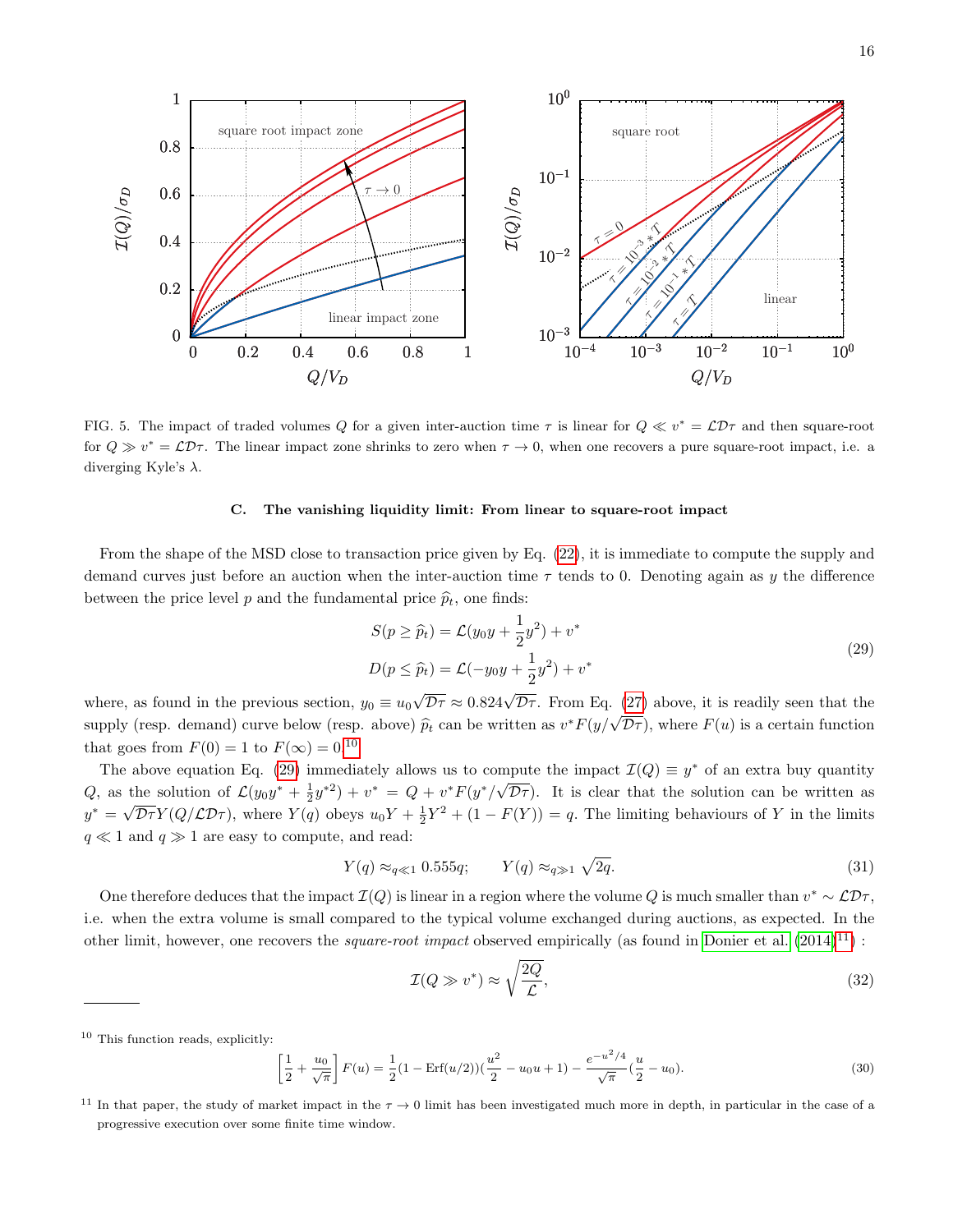The impact in the universal small Q region<sup>[12](#page-16-0)</sup>, with a linear regime for  $Q < v^*$  and a crossover to a square root regime when Q becomes greater that  $v^*$ , is shown in Fig. [5.](#page-15-3) Clearly, for  $\tau = 0^+$ , the auction volume  $v^* = \mathcal{L}D\tau$ also tends to zero, so that the region where impact is linear in volume shrinks to zero. In other words, when the interaction time becomes infinitely small, the impact of small trades is never linear. This comes from the fact that the MSD curves tend to zero exactly at the trading price when  $\tau \to 0$ .

## D. Empirical confirmation: the shape of supply and demand on the Bitcoin

Remarkably, we can check directly the above prediction on the shape of the MSD curves using Bitcoin data, where traders are much less strategic than in more mature financial markets and display their orders in the visible order book even quite far from the current price. The graph of the average shape of the Bitcoin limit order book (LOB) and of its integral, that are assumed to be good proxies for the MSD/SD curves at least not too far from the price, is shown on Fig. [6.](#page-16-1)



<span id="page-16-1"></span>FIG. 6. Top: The average shape of the limit order book on the Bitcoin market, which we believe to be a representative sample of the MSD curve, in particular close to the price. The data comes from successive snapshots of the full order book of the Bitcoin market, every 15 minutes from May 2013 to September 2013, centred auround the current mid-price. Bottom: Integrated shape of the visible order book, as a proxy for the supply and demand curves on the Bitcoin. The LOB/MSD curves grow linearly with respect to the distance to the price, resulting in a quadratic shape for supply and demand.

<span id="page-16-0"></span><sup>&</sup>lt;sup>12</sup> Corresponding to the region where  $\phi_{\infty}$  is a good approximation of the order book, see Eq. [19.](#page-12-4) For very large Q's, the linear approximation describing the MSD curves breaks down, and one enters a presumably non-universal regime that is beyond the scope of the present discussion (cf. e.g. the shape of the MSD on the Bitcoin, Fig. [6\)](#page-16-1).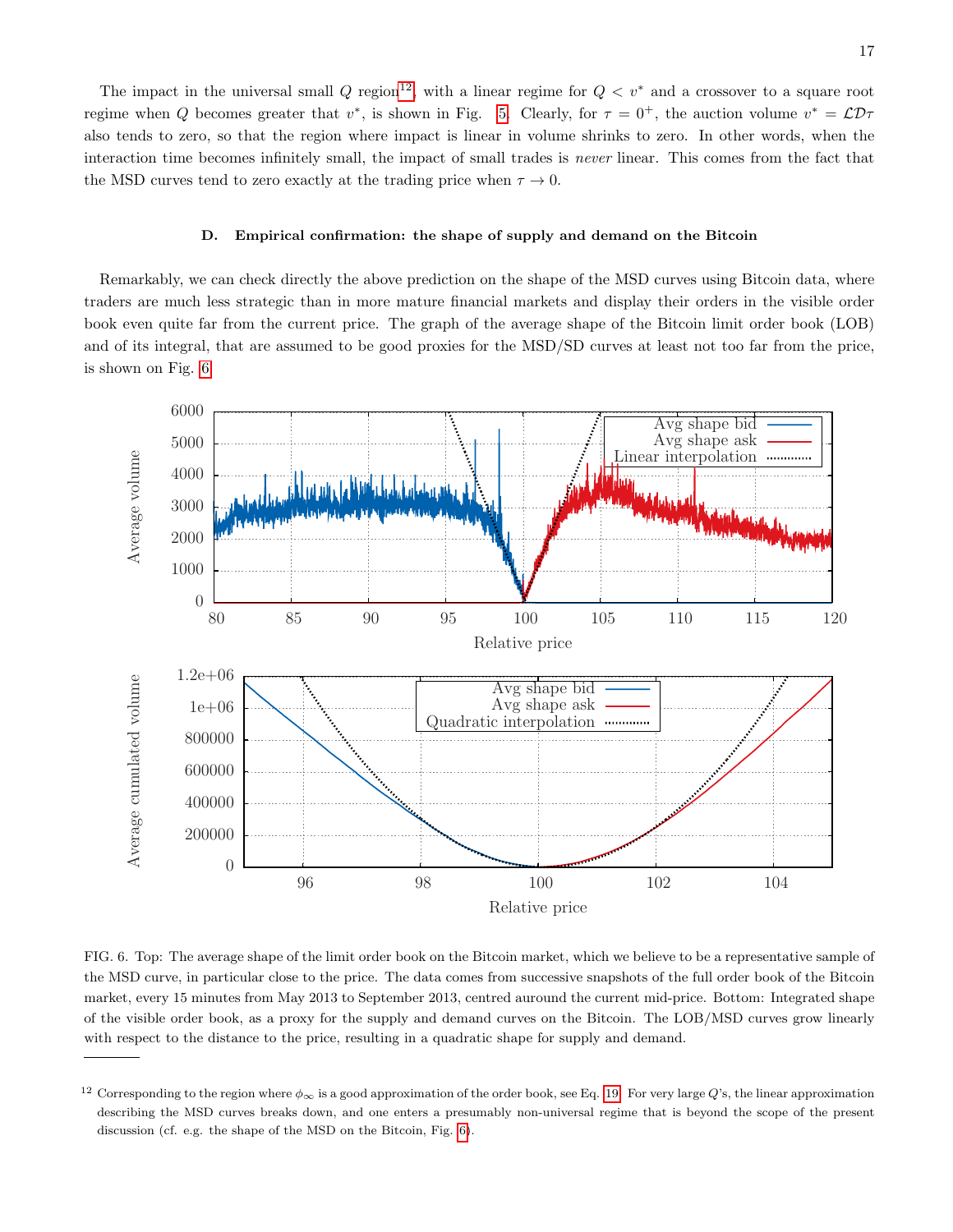Quite strikingly, the MSD curves are indeed linear in the vicinity of the price that corresponds to about 5% range, in perfect agreement with our dynamical theory of supply and demand in the limit of frequent auctions (note in particular that  $\partial_y S(p^*) = \partial_y D(p^*) \approx 0!$ . Correspondingly, we do expect that impact of meta-orders should be well accounted by a square-root law in this region, which is indeed also found empirically (see [Donier and Bonart](#page-22-10) [\(2014\)](#page-22-10) for the special case of Bitcoin case, and [Almgren et al.](#page-21-3) [\(2005\)](#page-21-3), [Bacry et al.](#page-22-7) [\(2014\)](#page-22-7), [Bershova and Rakhlin](#page-22-8) [\(2013\)](#page-22-8), [Brokmann et al.](#page-22-9) [\(2014\)](#page-22-9), [Gomes and Waelbroeck](#page-23-8) [\(2014\)](#page-23-8), [Grinold and Kahn](#page-23-9) [\(2000\)](#page-23-9), [Mastromatteo et al.](#page-24-3) [\(2014a\)](#page-24-3), [Moro](#page-24-4) [et al.](#page-24-4) [\(2009\)](#page-24-4), [Torre and Ferrari](#page-24-5) [\(1997\)](#page-24-5), Tóth et al. [\(2011\)](#page-24-6) for more mainstream markets). Further away from the price, the non-universal region clearly appears, where the shape of the MSD (here, approximately saturating to some constant value) depends on the detailed characteristics of the order flow, modelled in this paper by the functions  $\nu(y)$ and  $\omega(y)$ .

### E. Summary

The above section presented our story in mathematical terms. The punchline is however quite simple, and well summarized by the graphs plotted in Fig. [7,](#page-17-0) where we show (a) the standard Walrasian supply and demand curves just before the auction, from which the equilibrium price  $p^*$  can be deduced; (b) the supply and demand curves just after an auction, when the inter-auction time  $\tau$  is large enough – in which case the marginal supply and demand are both finite at  $p^*$ ; and (c) the supply and demand curves in the continuous time limit  $\tau \to 0$ , for which the marginal supply and demand curves vanish linearly around the current price, as found in the Bitcoin market.



<span id="page-17-0"></span>FIG. 7. Top: Supply and demand curves in (left) Walrasian auctions, (center) immediately after infrequent auctions and (right) immediately after frequent auctions. Bottom: Corresponding MSD curves. When transactions occur, supply and demand cannot cross (center and right). When the market is cleared frequently, supply and demand are depleted close to the price and exhibit a characteristic V-shape (right).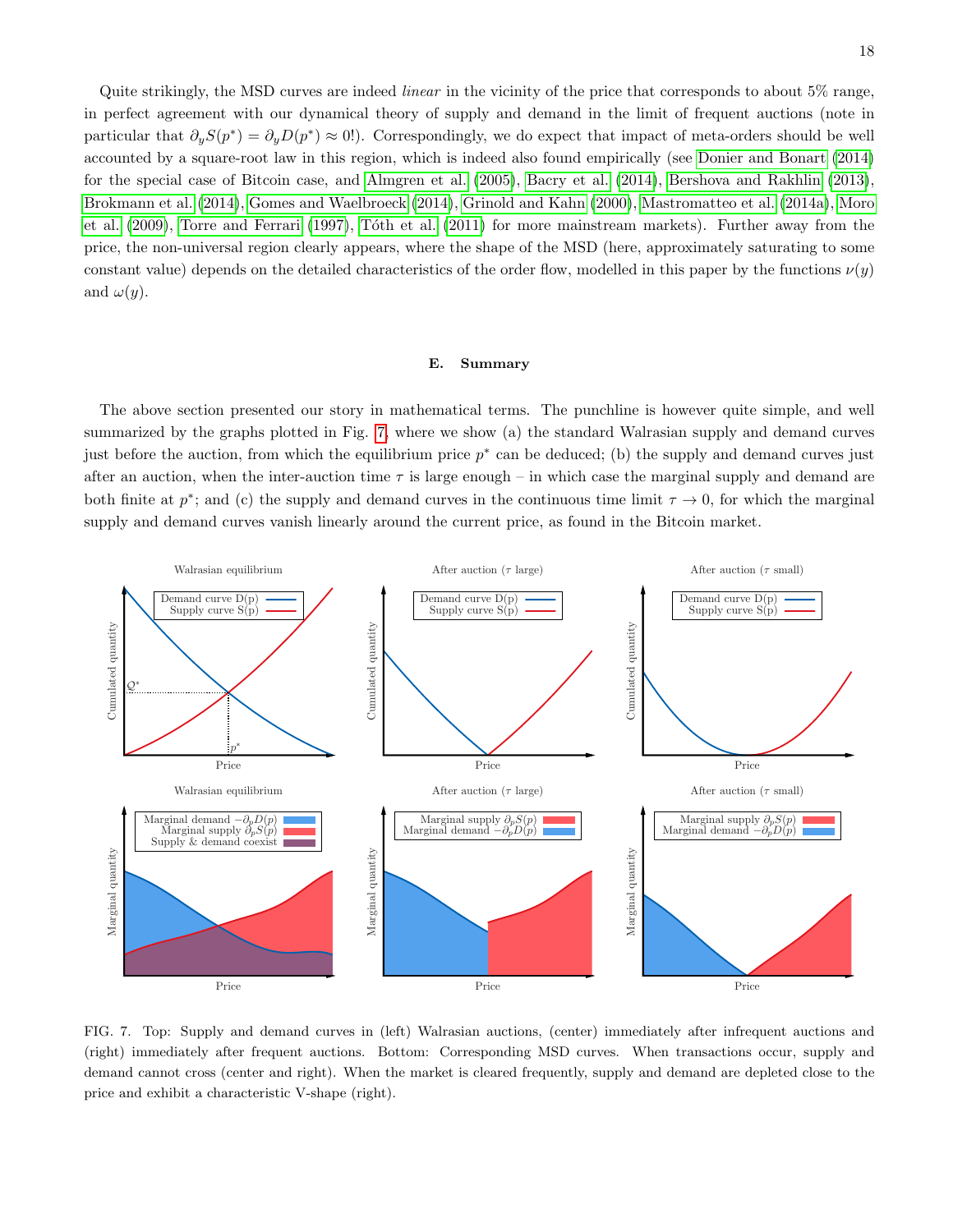## 19

## <span id="page-18-0"></span>V. DISCUSSION

Up to now, our presentation has been fairly technical, with the aim of establishing our main results. Still, many points of general interest have glossed over for the sake of readability. We feel that these deserve a more detailed discussion that we provide now.

### A. Price discovery vs. price formation

The interpretation of price moves in financial markets has generated endless theoretical debates, culminating in the split 2013 Nobel prize between the hero of efficient market theory [\(Fama](#page-23-27) [\(1970\)](#page-23-27)), and the beacon of behavioural economics [\(Shiller](#page-24-16) [\(1980\)](#page-24-16)). For the former school of thought, the fundamental price of an asset pre-exists and only waits to be "discovered" by aggregating the unbiased opinions of rational market participants. Up to small selfcorrecting errors, markets do clear at the right price. This assumption is a pre-requisite for many economic models, e.g. the classical Kyle model [Kyle](#page-23-7) [\(1985\)](#page-23-7) within which some agents are informed: they are supposed to know the fundamental price for the next period and invest accordingly so as to make a maximum profit from of this information.

This perfect Platonian view of markets is however hard to swallow for many followers of Shiller. After all, financial markets are driven by humans who have a very imperfect knowledge of the fundamental price, prone to many behavioural biases. The market is a device that merely aggregates all participants' intentions, regardless on whether they are justified or not, and spits out the "market price". In this view, markets allow *price formation* rather than price discovery.

Our modelling strategy provides a very intuitive framework to think about the difference between the two viewpoints. In Sec. [III B,](#page-7-2) we postulated that on any time interval  $(t, t + dt)$  an information item is released, leading to a change in the (unobservable) fundamental price  $d\xi_t$ , of variance  $\sigma^2 dt$ . This piece of news is however interpreted by agent i as predicting a price change  $\beta_t^i$ d $\xi_t$  plus idiosyncratic noise. As noted above, this means that the news is over-interpreted by some  $(\beta^i > 1)$  and under-interpreted by others  $(\beta^i < 1)$ . If for any news  $d\xi_t$ , the  $\beta_t^i$ 's average exactly to 1, the market on aggregate perfectly digests the news and the (permanent) increment in perceived price is precisely  $d\xi_t$ . If however this is not the case,  $\mathbb{E}_i[\beta_t^i]d\xi_t \neq d\xi_t$ , and this leads to two possibly different definitions of a reference price: the *fundamental* price  $p_t^{\text{F}}$  (unknown to agents) and the *market* price  $\hat{p}_t$  (encoding agents perceptions):<sup>[13](#page-18-1)</sup>

<span id="page-18-2"></span>
$$
p_t^{\mathcal{F}} \equiv p_0 + \int_0^t \mathrm{d}\xi_s
$$
  

$$
\hat{p}_t \equiv p_0 + \int_0^t \mathbb{E}_i[\beta_s^i] \mathrm{d}\xi_s,
$$
\n(33)

where  $p_0$  is an arbitrary reference price, assuming that the market price is equal to the fundamental price initially. Only if the average market reaction  $\beta_t \equiv \mathbb{E}_i[\beta_t^i]$  is unbiased at any time can one speak of efficient markets and price discovery. Otherwise, price formation prevails, and the market price errs away from the fundamental price, as envisaged by [Black](#page-22-23) [\(1986\)](#page-22-23). More precisely, one can compute the pricing error as:

$$
\text{Var}(\widehat{p}_t - p_t^{\mathcal{F}}) = \mathbb{E}\left[\sigma^2 \int_0^t (\beta_s - 1)^2 \, \mathrm{d}s\right] = \text{Var}(\beta_t) \text{Var}(p_t^{\mathcal{F}}),\tag{34}
$$

as well as the variance of the market price as:

$$
\text{Var}(\widehat{p}_t) = \mathbb{E}\left[\sigma^2 \int_0^t \beta_s^2 \, \mathrm{d}s\right] = \left[1 + \text{Var}(\beta_t)\right] \text{Var}(p_t^{\mathrm{F}})
$$
\n(35)

<span id="page-18-1"></span><sup>&</sup>lt;sup>13</sup> Here and below, we assume that agents perceptions are symmetrically distributed around  $\hat{p}_t$ , that we identify with the auction clearing price  $p^*$ . In other words, we neglect here any "bid-ask" bounce that may affect the short-time price dynamics.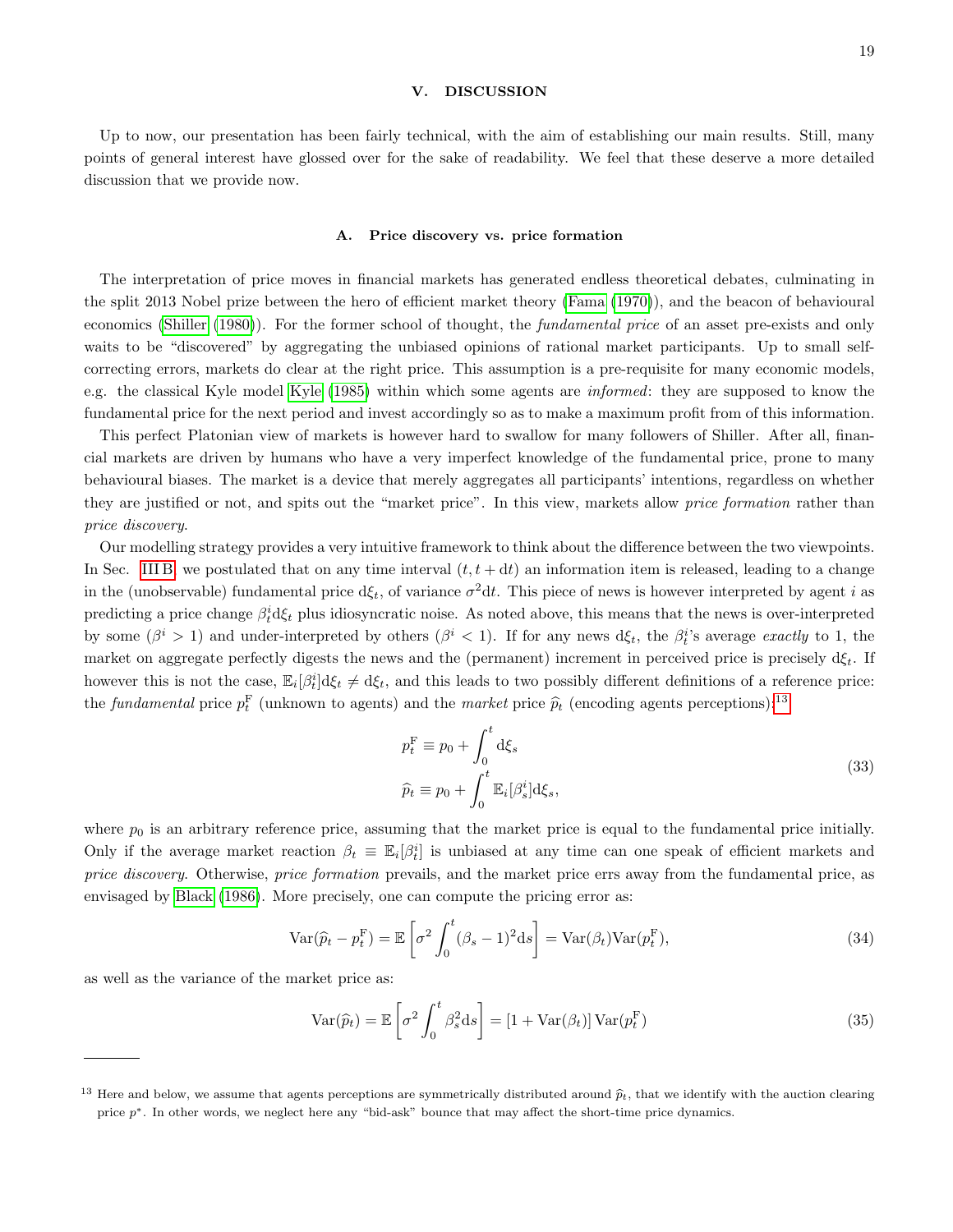showing that even if there is no bias on average (i.e.  $\mathbb{E}_s[\beta_s] \equiv 1$ ),  $\text{Var}(\widehat{p}_t) \geq \text{Var}(p_t^F)$  with a strict inequality as soon as the market reaction is not perfectly unbiased at all times – a highly plausible situation.<sup>[14](#page-19-0)</sup> This embeds Shiller's famous excess volatility puzzle [Shiller](#page-24-16) [\(1980\)](#page-24-16) in an interesting formal framework.

We are here at the core of a crucial question in financial economics: what is "information"? The discussion above naturally leads to two definitions of information:

- (a) information on the fundamental price (often called fundamental information), corresponds to some (perhaps noisy) knowledge about the value of  $p_t^{\text{F}}$ , while
- (b) information on the market price, corresponds to some (perhaps noisy) knowledge about the future value of the market price  $\widehat{p}_t$ .

In the latter case, information is only about *correctly anticipating the behaviour of others*, exactly as Keynes envisioned [Keynes](#page-23-28) [\(2006\)](#page-23-28). The notion of information should then rather be replaced by the notion of correlation – if all the market participants'  $\beta$  were negative, the correct information for an arbitrageur would correspond to also interpreting the news with a negative  $\beta$ , even if it did not make sense. In this context, the difference between a "noise" trader and an "informed" trader in Kyle's model is merely the level of correlation with the crowd of other market participants: informed traders are positively correlated with it, whereas noise traders are simply uncorrelated with the crowd <sup>[15](#page-19-1)</sup>.

Finally, let us give an alternative interpretation of the market price equation Eq. [\(33\)](#page-18-2), in terms of the individual estimate of the fundamental price  $\hat{p}_t^i$  and the fraction of market shares  $F^i$  of agent  $i \in \{1, ..., N\}$ , such that  $\sum_i F^i = 1$ . The individual estimate of the fundamental price evolves as  $d\hat{p}_t^i = d\xi_t^i$ . Assuming that expectations are symmetrically distributed around  $\hat{p}_t$ , the market clearing price  $\hat{p}_t$  is given by the weighted average of individual prices (whether they are truly "informed" or not):

$$
\widehat{p}_t = \sum_i F^i \widehat{p}_t^i,\tag{36}
$$

which of course coincides with Eq. [\(33\)](#page-18-2). However, one now clearly sees that the *permanent* impact of an agent with market share  $F^i$  on the price is  $F^i$ d $\xi^i$  when his view on the price changes by d $\xi^i$ . When the market share of an individual investor is small, the permanent impact of his/her isolated orders on market prices is itself small (in particular much smaller than the transient square-root impact that depends on his/her fraction of the daily volume), except if his/her trade is correlated with the rest of the market, in which case it is often said to have an  $alpha - i.e.$ a predictive signal on the price (see previous footnote).

### B. Market stability and marked-to-market valuation

The bottom line of the model and analysis presented in the above sections is the possible effect of market design itself on price stability. Indeed, the highly singular square root impact consistently measured on financial markets implies that small perturbation (e.g. noise trading) may result in abnormally high returns, questioning the robustness of the price formation and the very stability of markets. Indeed, if one freak order, whose volume remains small in comparison to market daily volume, can move the price by a large fraction of the daily volatility, then it is clear that one should not put too much faith in the reliability and resiliency of market prices. As we argued above, this market fragility is the result of continuous market clearing, that leads to the following property:

<span id="page-19-0"></span><sup>&</sup>lt;sup>14</sup> Note however that on long time scales, some weak mean reversion towards the fundamental price should take place, as discussed in e.g. [Black](#page-22-23) [\(1986\)](#page-22-23), [Bouchaud and Cont](#page-22-24) [\(1998\)](#page-22-24), [De Bondt and Thaler](#page-22-25) [\(1990\)](#page-22-25).

<span id="page-19-1"></span><sup>&</sup>lt;sup>15</sup> See the detailed discussion in [Donier et al.](#page-22-5) [\(2014\)](#page-23-8), and [Donier and Bonart](#page-22-10) (2014), [Gomes and Waelbroeck](#page-23-8) (2014) for empirical studies on how "informed" and "noise" trades impact the price differently on the long run. While both have similar instantaneous impacts, on the long run the price reverts to its initial value for noise trades whereas a permanent component remains for "informed" trades. Interestingly, data suggests that the permanent impact is of the same order of magnitude as the transient impact.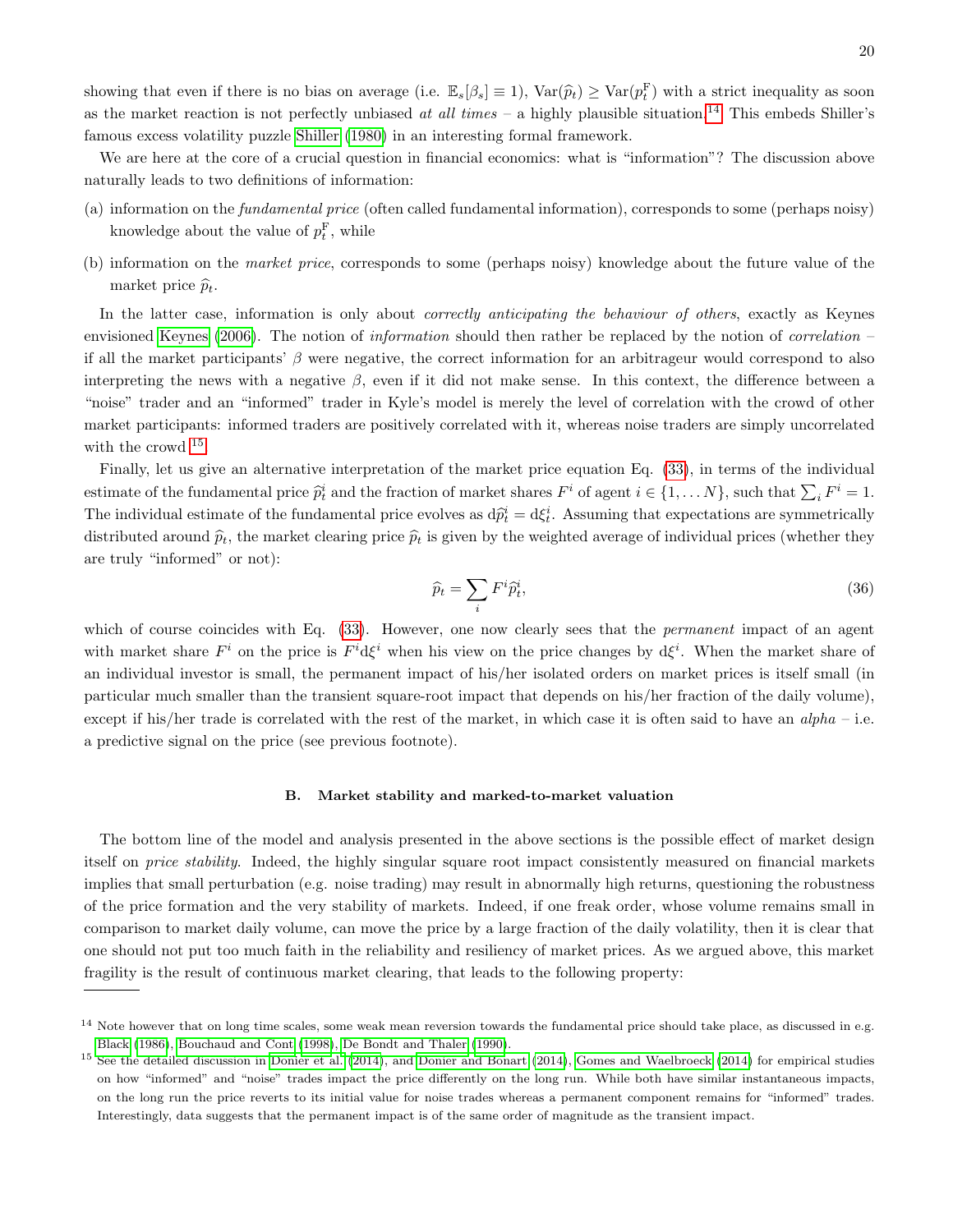The price is the point at which a *vanishing* supply meets a *vanishing* demand.

An implication of particular importance is the relevance of mark-to-market accounting rules for the valuation of large portfolios (so as to leave aside the problem of liquidation costs that usually enters in the discussion, one can think of the assets of an insurance firm that are kept until expiry). From the previous discussion, it is meaningless – or even dangerous – to mark too closely portfolios to the market prices, as some noise traders, fat-fingers or even illintentioned manipulators can trigger large re-balancing with not-so-large volumes, resulting in inappropriate profits and in unstable prices.

It would be more significant to assess market prices on the basis of the local supply and demand (around the market price) so as to smooth out fluctuations. A practical way to do so is to monitor the market *liquidity*  $\mathcal{L}$ , that is well proxied by the ratio  $\sigma_D/\sqrt{V_D}$  (where  $\sigma_D$  is the daily volatility and  $V_D$  is the daily traded volume), as proposed and tested on the Bitcoin market in [Donier and Bouchaud](#page-22-2) [\(2015\)](#page-22-2). Several other measures of liquidity might also be relevant, see [Amihud and Mendelson](#page-21-2) [\(1986\)](#page-21-2), [Corradi et al.](#page-22-26) [\(2015\)](#page-22-26), [Foucault et al.](#page-23-4) [\(2013\)](#page-23-4). In the case when the asset is not assumed to be kept until expiry but might incur liquidation costs, the monitoring of liquidity would be a good indicator of the ex-post value of the portfolio, once liquidated. This is the idea of impact-discounted mark-to-market value proposed and discussed in [Caccioli et al.](#page-22-6) [\(2012\)](#page-22-6).

## C. Would batch auctions be beneficial?

In order to curb potentially nefarious and socially wasteful HFT activities, a possibility that is currently hotly debated [Budish et al.](#page-22-11) [\(2013\)](#page-22-11) is to change the continuous trading system to frequent batch auctions, that would occur in discrete time with a time interval between auctions of order 100ms-1s. While we are not necessarily convinced that high frequency trading is such an evil<sup>[16](#page-20-1)</sup> and the investment in speed technologies is such a waste on the long run, we believe that the issue of market stability should be of primary concern. Our theory provides a natural framework for studying the effect of such market design changes on the supply and demand curves, and on the stability of the resulting price.

From the above analysis, we concluded that the singularity at the immediate vicinity of the price is regularized when auctions occur in discrete time  $\tau$ , leading to a reduced price impact (linear instead of square-root). However, one should not rejoice too fast, since we also saw that this regularisation only concerns very small volumes, less than the average volume traded in the market during time  $\tau$ . In order to have a substantial effect and reduce the impact of trade size  $Q$  of – say – 1–10% of the average daily volume, the inter-auction time should be, unsurprisingly, of the order of five minutes to one hour and not milliseconds or even seconds. Trying to improve market stability through frequent batch auctions does not seem very useful in the light of our theory, except if one accepts to clear the market every hour or so, which would potentially imply other problems, such as and new source of liquidity risk and the corresponding development of secondary markets where transactions would take place in-between auctions.

## <span id="page-20-0"></span>VI. CONCLUSION

In this paper, we have developed a fully dynamic theory of liquidity, based on weak and general assumptions on investors' behaviours: in a nutshell, heterogeneous reactions to incoming news of a large number of "infinitesimal" investors. Addressing the inability of the Walrasian theory to take transactions into consideration, we allow for auctions to clear the market periodically, and show how the market clearing mechanism itself affects the structural properties

<span id="page-20-1"></span><sup>&</sup>lt;sup>16</sup> The overall profit of HFT firms was estimated to be around 5B\$/year at its peak in 2010. This corresponds to an estimated cost of 1 basis point (10−<sup>4</sup> ) per transaction in the US equity markets, compatible with a fraction of the average bid-ask spread in the same period [Hendershott et al.](#page-23-29) [\(2011\)](#page-23-29). This is probably at least 10 times smaller than the profits of "old school" market makers: the average bid-ask spread on US markets was fluctuating around 60 basis points (!) from 1900 to 1980, before declining sharply [Jones](#page-23-30) [\(2002\)](#page-23-30).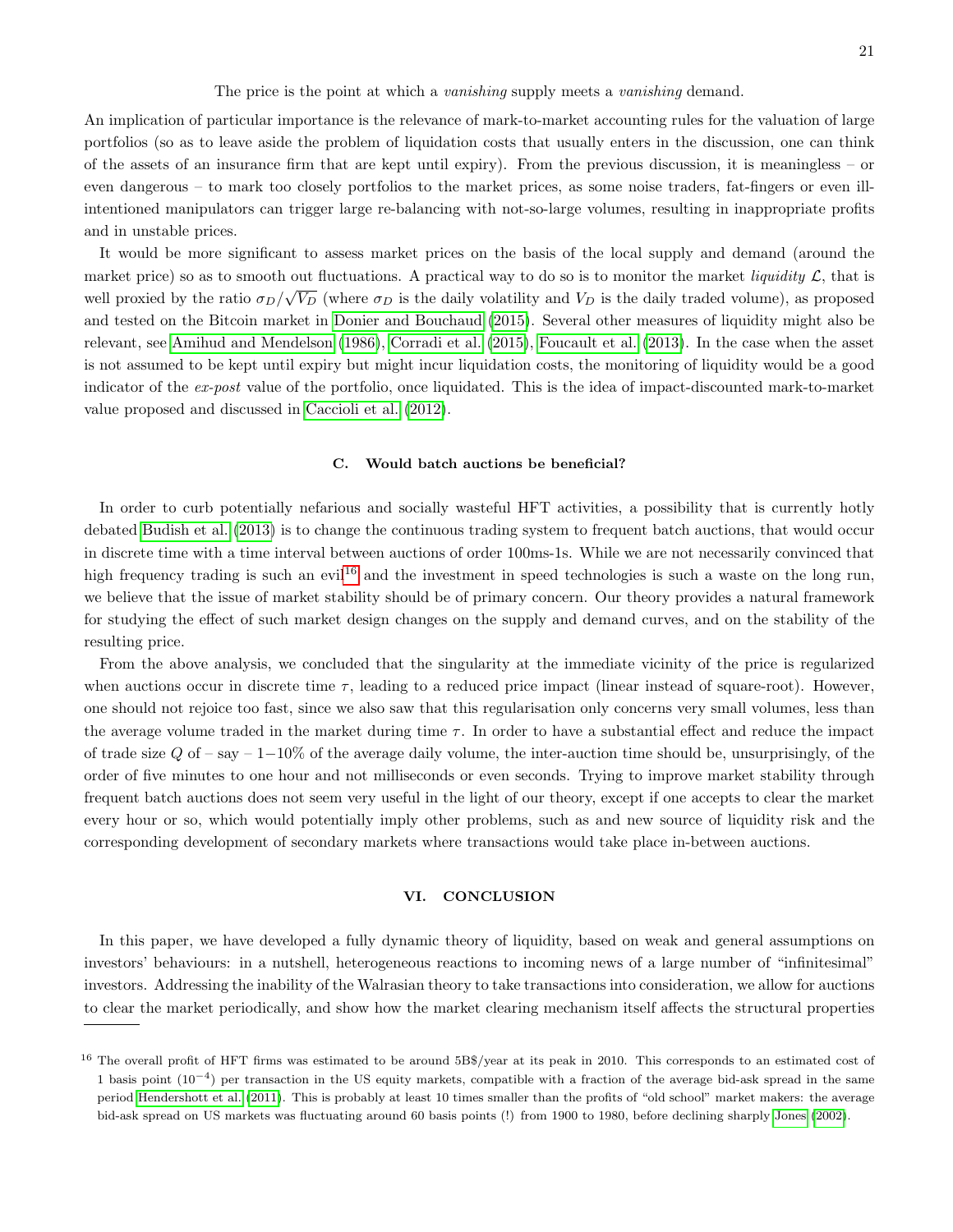of supply and demand. In the case when the time between auctions is very large, we recover classical Walrasian auctions, in which market prices and liquidity are determined by the long-term (im-)balance between the incoming supply and the incoming demand. When auctions are allowed to happen at high frequency, the liquidity around the price mechanically vanishes, which leads to an anomalous, square-root impact of small orders that increases with market volatility. This accounts for the universally observed square root impact of small orders on modern financial markets and on the Bitcoin. In order to obtain a direct confirmation of the theory, we measured the shape of the Bitcoin order book (that appears to be a faithful reflection of low frequency supply and demand, at least close enough to the price), which indeed displays a striking "V-shape" for the marginal supply and demand (see Fig. [6\)](#page-16-1).

Our results highlight an apparent paradox: the more frequent the transactions are allowed to occur (thereby increasing, in theory, market efficiency), the more *fragile* the resulting price is! In continuous double auctions markets, the price can be seen as the point at which a vanishing supply meets a vanishing demand, challenging the Platonian view of financial markets that prices are well-defined and stable. Our framework allows us to draw two further conclusions of general interest. First, the local estimates of supply and demand needs to be taken into account when one watches market prices, with important implications on portfolio valuation and stability monitoring [Donier and](#page-22-2) [Bouchaud](#page-22-2) [\(2015\)](#page-22-2), [Kyle and Obizhaeva](#page-23-31) [\(2012\)](#page-23-31). Second, as soon as the reaction to incoming news is not unbiased at all times, the volatility of the market price exceeds the fundamental volatility, embedding Shiller's famous excess volatility puzzle [Shiller](#page-24-16) [\(1980\)](#page-24-16) in an interesting formal framework.

Although we only considered market design and price stability within a particular angle, we believe that our framework can be extended to address many other practical problems, such as the market maker's problem, crossimpact between markets, optimal execution issues or the effect of taxation and other changes in market design. We also restricted to stationary market conditions, but our formalism can be readily adapted to include fluctuations in liquidity and/or market volatility (that would translate in some stochastic evolution of  $D$ ). Finally, the surprisingly good agreement between theory and empirical data suggests to extend our set of hypotheses to agent-based models of markets (cf Sec. [II B\)](#page-5-0), with the aim of producing realistic emergent properties from microscopic agent behaviour. More generally, our results vindicate an approach to dynamics in economic sciences as resulting from complex interactions between many heterogeneous agents, that may – or may not – be rational, in the general vein of, e.g. [Gualdi et al.](#page-23-11) [\(2015\)](#page-23-11), [Hommes](#page-23-10) [\(2006\)](#page-23-10) and refs. therein. The resulting partial differential equation that governs the evolution of agents' preferences offers a much deeper level of understanding than simply postulating ad-hoc stochastic models for prices. We believe that this modelling strategy can be extended to many other situations of economic relevance.

## ACKNOWLEDGEMENTS

We warmly thank M. Abeille, J. Bonart, R. Cont, J. De Lataillade, D. Delli Gatti, M. Gould, T. Hendershott, J. Kockelkoren, C. A. Lehalle, Y. Lempérière, I. Mastromatteo, M. Potters, I. Rosu and B. Tóth for many crucial discussions and collaborations on these issues – and in particular G. Zerah for his help on the Wiener-Hopf method. We also thank A. Tilloy for useful remarks on the manuscript.

<span id="page-21-3"></span>R. Almgren, C. Thum, E. Hauptmann, and H. Li. Direct estimation of equity market impact. Risk, 18(7):5762, 2005.

<span id="page-21-1"></span>Robert Almgren and Neil Chriss. Optimal execution of portfolio transactions. Journal of Risk, 3:5–40, 2001.

<span id="page-21-2"></span>Yakov Amihud and Haim Mendelson. Asset pricing and the bid-ask spread. Journal of financial Economics, 17(2):223–249, 1986.

<span id="page-21-4"></span>C Atkinson. A wiener-hopf integral equation arising in some inference and queueing problems. Biometrika, 61(2):277–283, 1974.

<span id="page-21-0"></span>Louis Bachelier. Théorie de la spéculation. Gauthier-Villars, 1900.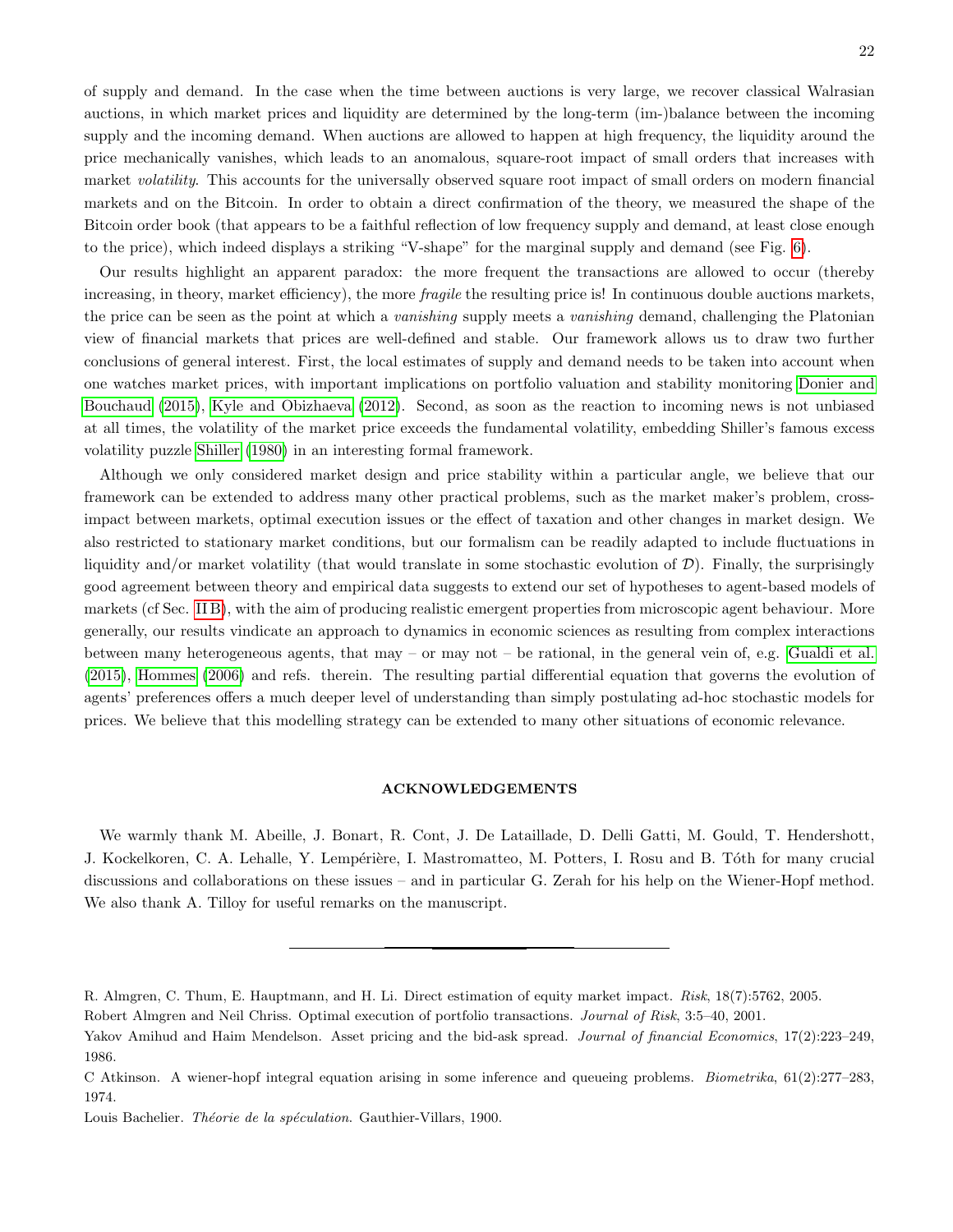<span id="page-22-7"></span>Emmanuel Bacry, Adrian Iuga, Matthieu Lasnier, and Charles-Albert Lehalle. Market impacts and the life cycle of investors orders. Available at SSRN 2532152, 2014.

<span id="page-22-20"></span>Per Bak, Maya Paczuski, and Martin Shubik. Price variations in a stock market with many agents. Physica A: Statistical Mechanics and its Applications, 246(3):430–453, 1997.

<span id="page-22-8"></span>N. Bershova and D. Rakhlin. The non-linear market impact of large trades: Evidence from buy-side order flow. Quantitative Finance, 13:1759–1778, 2013.

<span id="page-22-12"></span>Bruno Biais. Price formation and equilibrium liquidity in fragmented and centralized markets. The Journal of Finance, 48(1): 157–185, 1993.

<span id="page-22-16"></span>Bruno Biais, Pierre Hillion, and Chester Spatt. An empirical analysis of the limit order book and the order flow in the paris bourse. the Journal of Finance, 50(5):1655–1689, 1995.

<span id="page-22-23"></span>Fischer Black. Noise. The journal of finance, 41(3):529–543, 1986.

<span id="page-22-3"></span>Fischer Black and Myron Scholes. The pricing of options and corporate liabilities. The journal of political economy, pages 637–654, 1973.

<span id="page-22-22"></span><span id="page-22-0"></span>Joop Boersma. Note on a wiener-hopf integral equation arising in some inference and queueing problems. 1974.

Steve Bongiovanni, Milan Borkovec, and Robert D Sinclair. Let's play hide-and-seek: The location and size of undisclosed limit order volume. The Journal of Trading, 1(3):34–46, 2006.

<span id="page-22-24"></span>J-P Bouchaud and Rama Cont. A langevin approach to stock market fluctuations and crashes. The European Physical Journal B-Condensed Matter and Complex Systems, 6(4):543–550, 1998.

<span id="page-22-17"></span><span id="page-22-4"></span>Jean-Philippe Bouchaud. Price impact. Encyclopedia of quantitative finance, 2010.

Jean-Philippe Bouchaud, Marc Mézard, Marc Potters, et al. Statistical properties of stock order books: empirical results and models. Quantitative finance, 2(4):251–256, 2002.

<span id="page-22-1"></span>Jean-Philippe Bouchaud, J Doyne Farmer, and Fabrizio Lillo. How markets slowly digest changes in supply and demand. Fabrizio, How Markets Slowly Digest Changes in Supply and Demand (September 11, 2008), 2008.

<span id="page-22-9"></span>X. Brokmann, E. Sérié, J. Kockelkoren, and J.-P. Bouchaud. Slow decay of impact in equity markets. arXiv:1407.3390, submitted to Market Microstructure and Liquidity, 2014.

<span id="page-22-11"></span>Eric B Budish, Peter Cramton, and John J Shim. The high-frequency trading arms race: Frequent batch auctions as a market design response. Fama-Miller Working Paper, pages 14–03, 2013.

<span id="page-22-6"></span>F Caccioli, JP Bouchaud, and D Farmer. Impact-adjusted valuation and the criticality of leverage. Technical report, technical report, 2012.

<span id="page-22-14"></span>Alvaro Cartea and Sebastian Jaimungal. Optimal execution with limit and market orders. Forthcoming: Quantitative Finance, 2014.

<span id="page-22-13"></span>Timothy N Cason and Daniel Friedman. Price formation in double auction markets. Journal of Economic Dynamics and Control, 20(8):1307–1337, 1996.

<span id="page-22-19"></span>Rama Cont and Adrien De Larrard. Price dynamics in a markovian limit order market. SIAM Journal on Financial Mathe $matics, 4(1):1-25, 2013.$ 

<span id="page-22-15"></span>Rama Cont and Arseniy Kukanov. Optimal order placement in limit order markets. Available at SSRN 2155218, 2013.

<span id="page-22-18"></span>Rama Cont, Sasha Stoikov, and Rishi Talreja. A stochastic model for order book dynamics. Operations research, 58(3):549–563, 2010.

<span id="page-22-26"></span>Francesco Corradi, Andrea Zaccaria, and Luciano Pietronero. Liquidity crises on different time scales. arXiv preprint arXiv:1504.02956, 2015.

<span id="page-22-25"></span>Werner FM De Bondt and Richard H Thaler. Do security analysts overreact? The American Economic Review, pages 52–57, 1990.

<span id="page-22-21"></span>David S Dean. Langevin equation for the density of a system of interacting langevin processes. Journal of Physics A: Mathematical and General, 29(24):L613, 1996.

<span id="page-22-10"></span>J. Donier and J. Bonart. A million metaorder analysis of market impact on bitcoin. arXiv:1412.4503, submitted to Market Microstructure and Liquidity, 2014.

<span id="page-22-2"></span>Jonathan Donier and Jean-Philippe Bouchaud. Why do markets crash? bitcoin data offers unprecedented insights. SSRN [http: // papers. ssrn. com/ sol3/ papers. cfm? abstract\\_ id= 2583743](http://papers.ssrn.com/sol3/papers.cfm?abstract_id=2583743) , 2015.

<span id="page-22-5"></span>Jonathan Donier, Julius Friedrich Bonart, Iacopo Mastromatteo, and Jean-Philippe Bouchaud. A fully consistent, minimal model for non-linear market impact. Quantitative finance, to appear, 2014.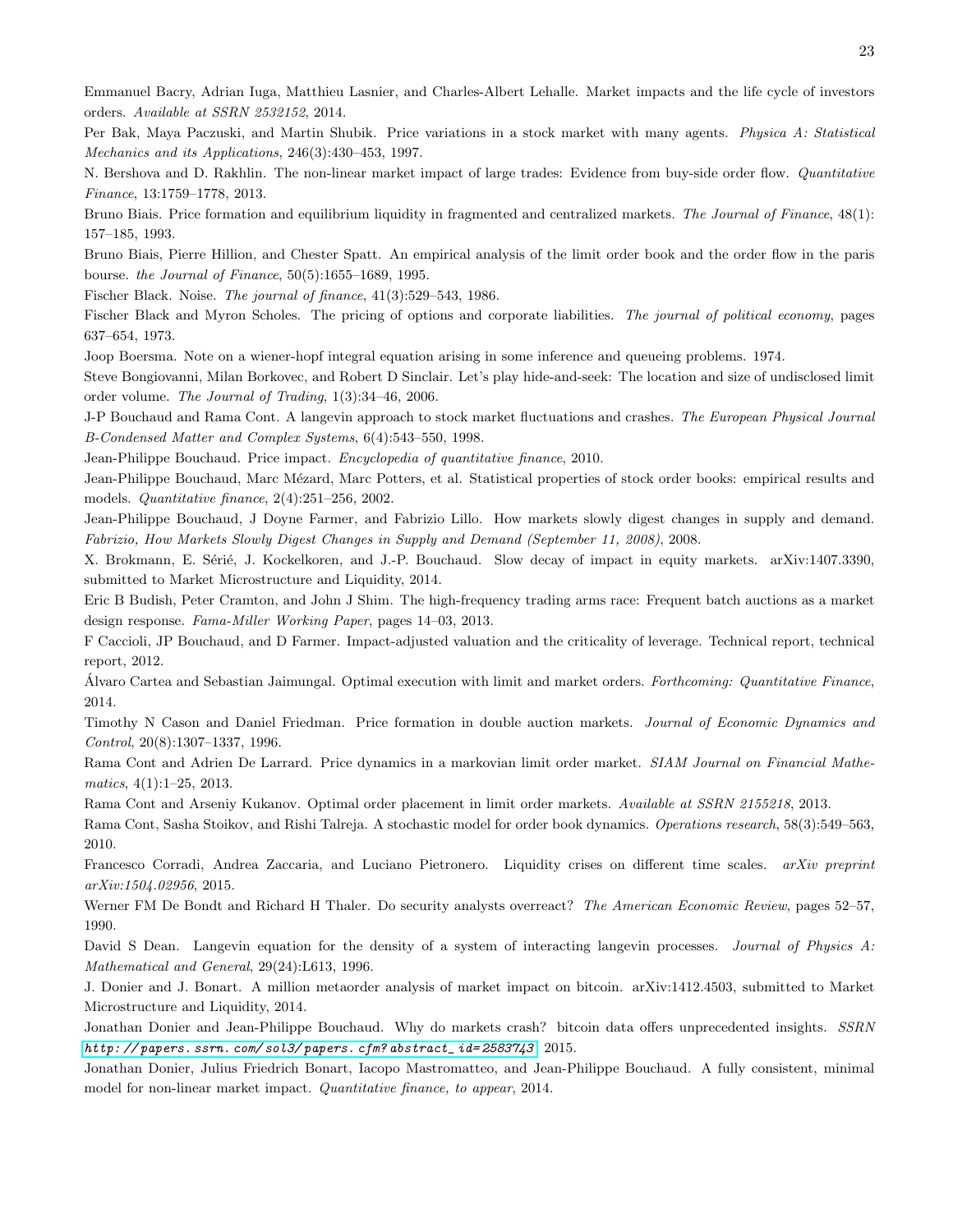<span id="page-23-16"></span>David Easley and John Ledyard. Theories of price formation and exchange in double oral auctions. The double auction market: Institutions, theories, and evidence, pages 63–97, 1993.

<span id="page-23-27"></span>Eugene F Fama. Efficient capital markets: A review of theory and empirical work. The journal of Finance, 25(2):383–417, 1970.

<span id="page-23-20"></span>J Doyne Farmer, Paolo Patelli, and Ilija I Zovko. The predictive power of zero intelligence in financial markets. Proceedings of the National Academy of Sciences of the United States of America, 102(6):2254–2259, 2005.

<span id="page-23-22"></span><span id="page-23-15"></span>Franklin M Fisher. Disequilibrium foundations of equilibrium economics. Number 6. Cambridge University Press, 1989.

Thierry Foucault. Order flow composition and trading costs in a dynamic limit order market. Journal of Financial markets, 2 (2):99–134, 1999.

<span id="page-23-4"></span>Thierry Foucault, Marco Pagano, and Ailsa Röell. Market liquidity: theory, evidence, and policy. Oxford University Press, 2013.

<span id="page-23-26"></span><span id="page-23-13"></span>Daniel Fricke and Austin Gerig. Liquidity risk, speculative trade, and the optimal latency of financial markets. 2014. Xuefeng Gao, JG Dai, Ton Dieker, and Shijie Deng. Hydrodynamic limit of order book dynamics. Available at SSRN 2530306, 2014.

<span id="page-23-21"></span>A Gareche, G Disdier, J Kockelkoren, and J-P Bouchaud. Fokker-planck description for the queue dynamics of large tick stocks. Physical Review E, 88(3):032809, 2013.

<span id="page-23-17"></span><span id="page-23-0"></span>Steven Gjerstad and John Dickhaut. Price formation in double auctions. Games and economic behavior, 22(1):1–29, 1998. Lawrence R Glosten. Is the electronic open limit order book inevitable? The Journal of Finance, 49(4):1127–1161, 1994.

<span id="page-23-2"></span>Lawrence R Glosten and Paul R Milgrom. Bid, ask and transaction prices in a specialist market with heterogeneously informed

traders. Journal of financial economics, 14(1):71–100, 1985.

<span id="page-23-8"></span>C. Gomes and H. Waelbroeck. Is market impact a measure of the information value of trades? Market response to liquidity vs informed trades. Quantitative Finance, pages 1–21, 2014. [doi:10.1080/14697688.2014.963140.](http://dx.doi.org/10.1080/14697688.2014.963140)

<span id="page-23-9"></span>Richard C Grinold and Ronald N Kahn. Active portfolio management. 2000.

<span id="page-23-11"></span>Stanislao Gualdi, Marco Tarzia, Francesco Zamponi, and Jean-Philippe Bouchaud. Tipping points in macroeconomic agentbased models. Journal of Economic Dynamics and Control, 50:29–61, 2015.

<span id="page-23-3"></span>Puneet Handa and Robert A Schwartz. Limit order trading. The Journal of Finance, 51(5):1835–1861, 1996.

<span id="page-23-5"></span>Puneet Handa, Robert Schwartz, and Ashish Tiwari. Quote setting and price formation in an order driven market. Journal of financial markets, 6(4):461–489, 2003.

<span id="page-23-19"></span><span id="page-23-1"></span>Lawrence Harris et al. Liquidity, trading rules and electronic trading systems. Technical report, 1990.

Joel Hasbrouck. Empirical market microstructure: The institutions, economics, and econometrics of securities trading. Oxford University Press, 2006.

<span id="page-23-29"></span>Terrence Hendershott, Charles M Jones, and Albert J Menkveld. Does algorithmic trading improve liquidity? The Journal of Finance, 66(1):1–33, 2011.

<span id="page-23-14"></span>John R Hicks. Value and capital, volume 2. Clarendon press Oxford, 1946.

<span id="page-23-10"></span>Cars H Hommes. Heterogeneous agent models in economics and finance. Handbook of computational economics, 2:1109–1186, 2006.

<span id="page-23-24"></span>Weibing Huang, Charles-Albert Lehalle, and Mathieu Rosenbaum. Simulating and analyzing order book data: The queuereactive model. Journal of the American Statistical Association, (just-accepted):00–00, 2014.

<span id="page-23-30"></span>Charles M Jones. A century of stock market liquidity and trading costs. Available at SSRN 313681, 2002.

<span id="page-23-28"></span>John Maynard Keynes. General theory of employment, interest and money. Atlantic Publishers & Dist, 2006.

<span id="page-23-6"></span>Julianus Kockelkoren. Order types. Encyclopedia of Quantitative Finance, 2010.

<span id="page-23-7"></span>Albert S Kyle. Continuous auctions and insider trading. Econometrica: Journal of the Econometric Society, pages 1315–1335, 1985.

<span id="page-23-31"></span>Albert S Kyle and Anna A Obizhaeva. Large bets and stock market crashes. In AFA 2013 San Diego Meetings Paper, 2012.

<span id="page-23-23"></span>Aim´e Lachapelle, Jean-Michel Lasry, Charles-Albert Lehalle, and Pierre-Louis Lions. Efficiency of the price formation process in presence of high frequency participants: a mean field game analysis.  $arXiv$  preprint  $arXiv:1305.6323$ , 2013.

<span id="page-23-18"></span>Sophie Laruelle, Charles-Albert Lehalle, and Gilles Pages. Optimal split of orders across liquidity pools: a stochastic algorithm approach. SIAM Journal on Financial Mathematics, 2(1):1042–1076, 2011.

<span id="page-23-12"></span>Jean-Michel Lasry and Pierre-Louis Lions. Mean field games. Japanese Journal of Mathematics, 2(1):229–260, 2007.

<span id="page-23-25"></span>Charles-Albert Lehalle, Olivier Gu´eant, and Julien Razafinimanana. High-frequency simulations of an order book: a two-scale approach. In Econophysics of Order-driven Markets, pages 73–92. Springer, 2011.